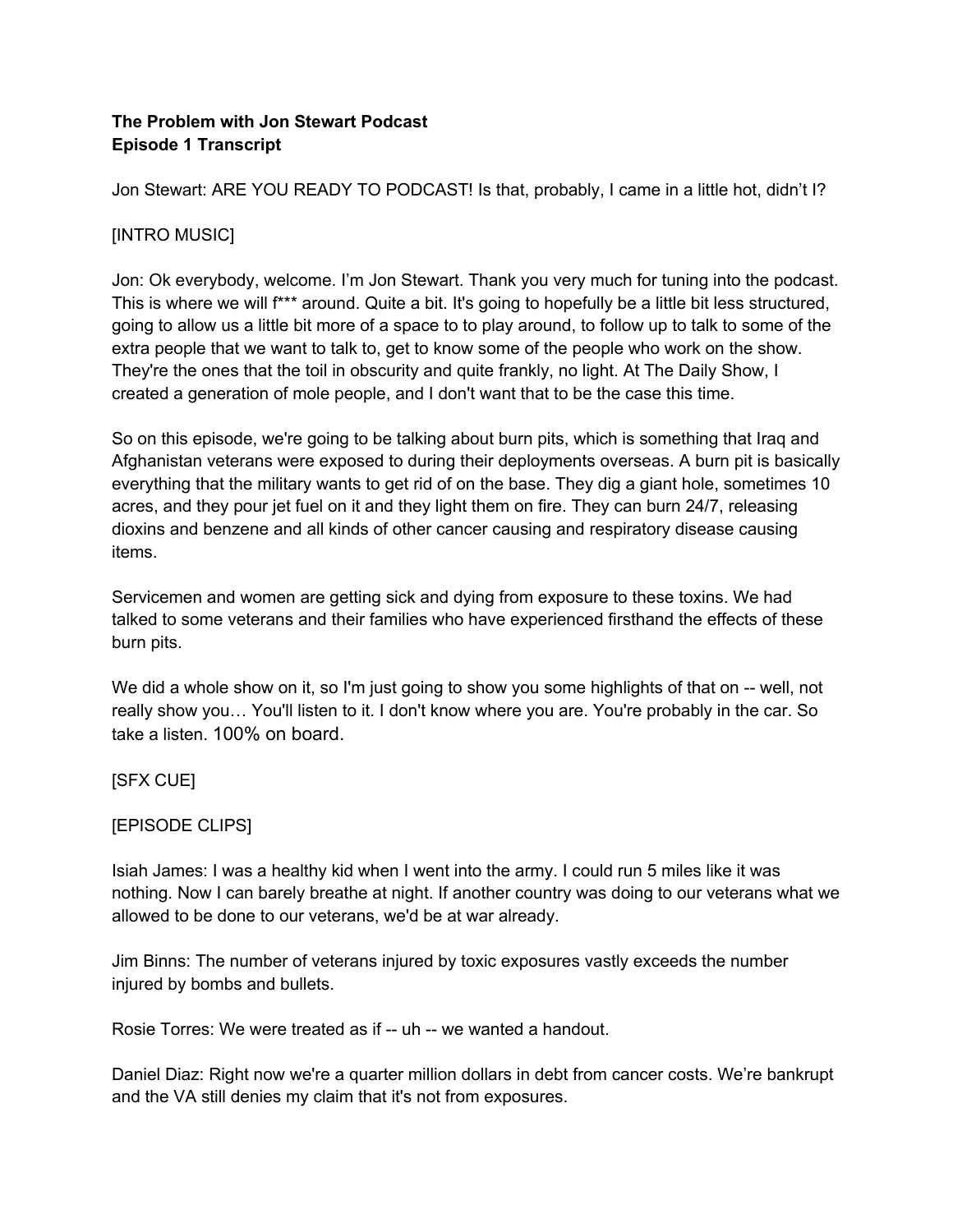Gina Cancelino: [...] That's the VA and the Marine Corps' responsibility. [...] It's their responsibility. And they are failing.

Isiah: "Burn pits is our generation's Agent Orange. And the United States military and the government doesn't give a damn about us once we're out."

Daniel Diaz: "Delay, deny, hope you die."

# [SFX CUE]

Jon: I know we all have an assumption that veterans get healthcare for life, but it's not really the case at all. And over 70 percent of the claims that have been filed by veterans suffering from burn pit exposure have been denied by the VA, which is not good for the over three million service members who have had exposure to these burn pits.

So the [a] fix is basically something called presumption, that presumes that any veteran who served in the global war on terror has been exposed to these kinds of toxins. And then there's a list of illnesses that if they have them, they will absolutely be covered by the VA for health and benefits.

We do have a couple of veterans who work here on the show. And so we wanted to have a quick conversation with them to see if anything we were saying resonated with them or if they thought we were weak. Are we weak and maggots? Probably week and maggots is where this is going to end up, but we're going to hear their perspective on the military, the process, etc, etc.

## [MUSIC]

### **Interview with Rob Christensen and Charles Wojcik**

Jon: We're talking to Rob Christensen. Charles Wojcik. Say what you do on the show. Rob, what's your job?

Rob Christensen: I'm a writer on the show.

Jon: What, on this show?

Rob: Yeah, they hired me for some reason.

Jon: Charles?

Charles Wojcik: And I'm a production assistant.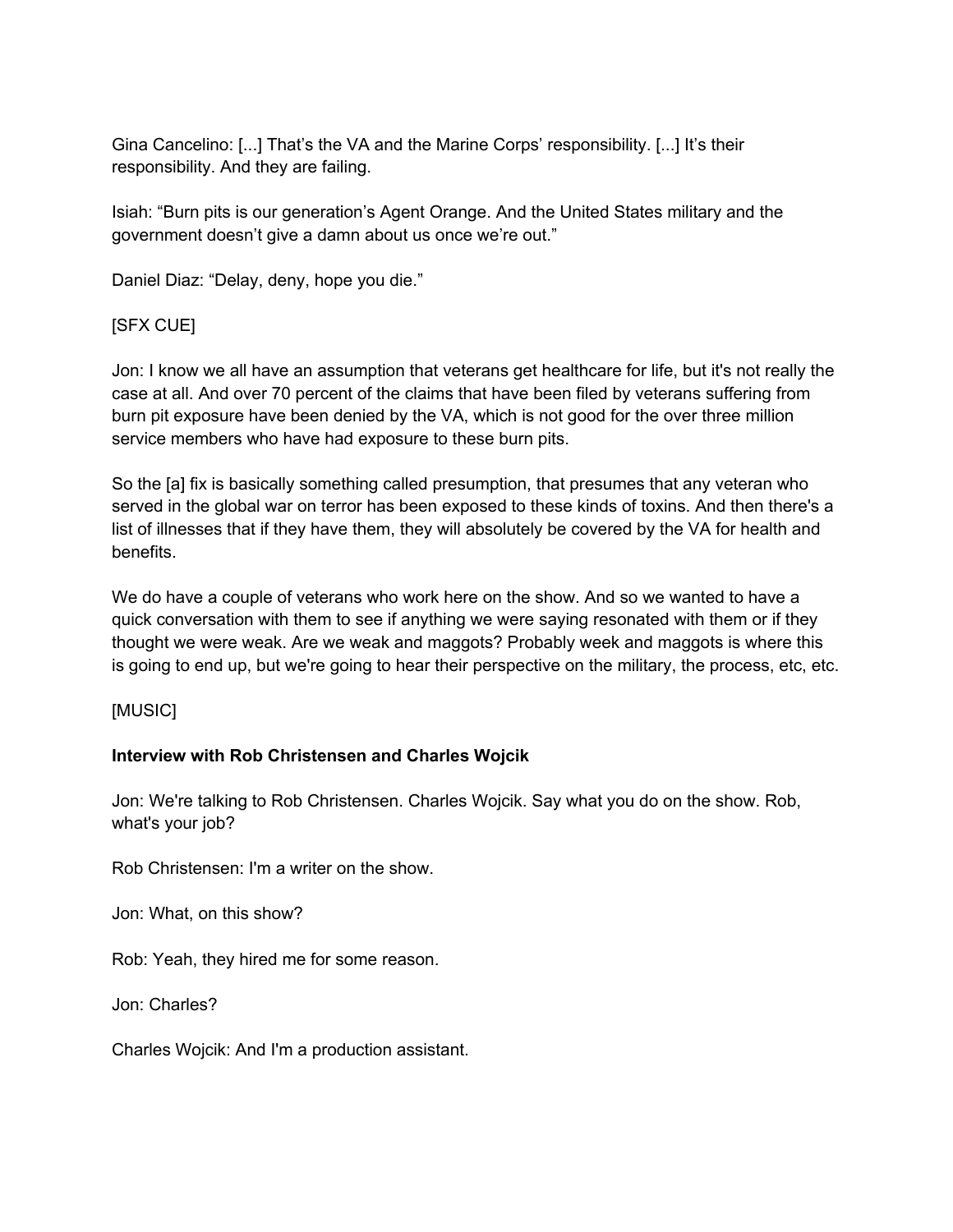Jon: And you're also veterans of and I'm going to say the United States military. Now, you may have different loyalties, but it's the United States military.

Rob: Yeah. The United States one, correct.

Jon: Branch Rob?

Rob: Air Force, Air Force Reserves.

Jon: Branch Charles?

Charles: Marine Corps.

Jon: Oh, boy. OK, so there's already a bit of a rivalry that goes on here.

Rob: [LAUGHS] We've got the brains and the brawn.

Jon: Yeah I know there's all kinds of. You know, we wanted to talk to you guys. I think, first of all, in television, it is not an industry that is well populated with people who've served in the military.

Charles: Which is surprising.

Jon: Right?

Charles: It is.

Jon: It is surprising. Rob, How did you get involved in television?

Rob: Through stand-up comedy.

Jon: Charles?

Charles: I actually did your veteran immersion program.

Jon: The internship program.

Charles: Yeah at the Daily Show.

Jon: Did you find that helpful?

Charles: I did. I had an internship at a smaller production company and then I got involved with ACP and then I did the veteran immersion program.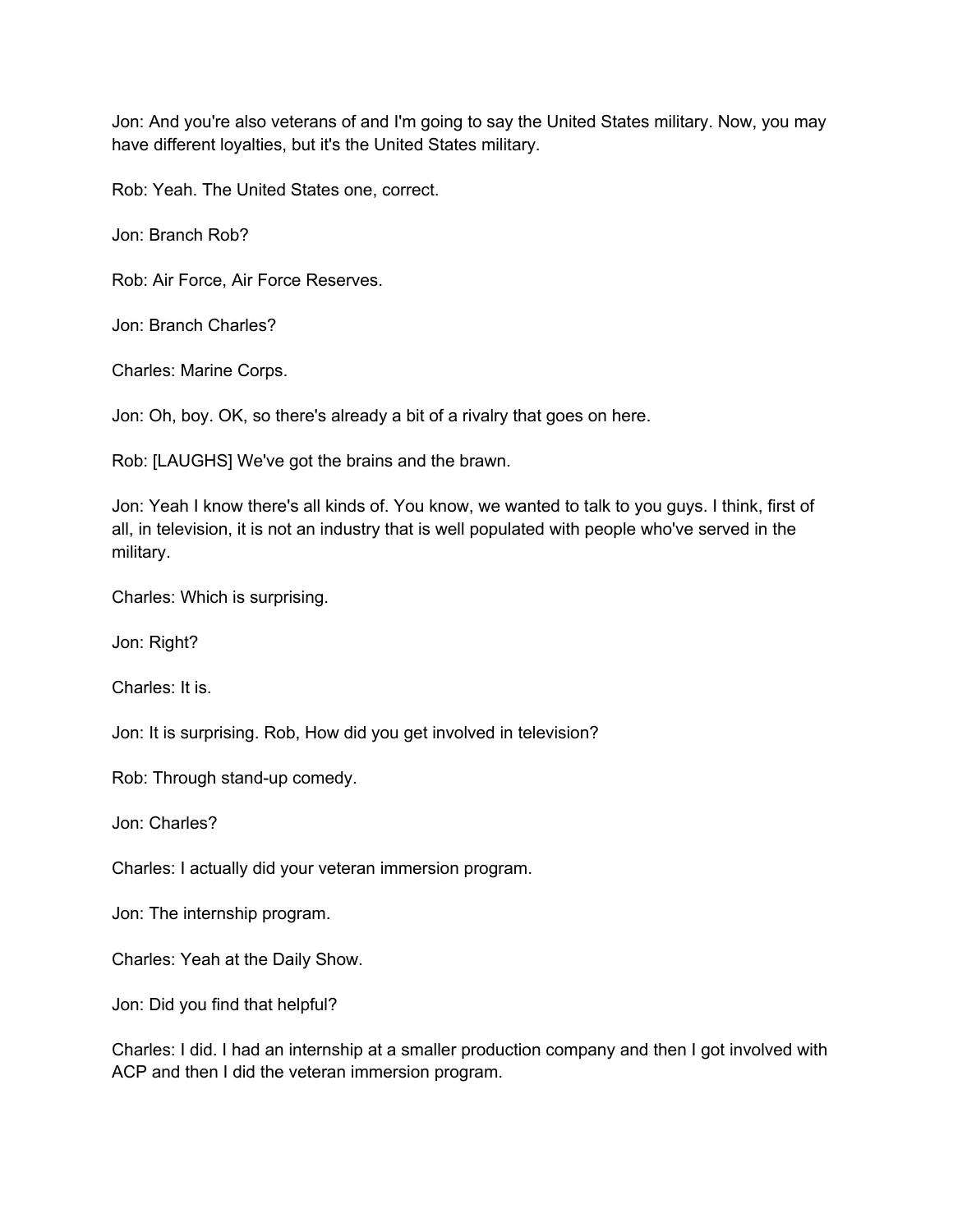Jon: Right. The thing that we found different because we started hiring the veterans off of the immersion program because you meet these incredibly talented people. And we were like, it was almost like a little secret we had and the producers were like, just get more of them because they're not f\*\*\*\*\*\* spoiled. There's no sense of entitlement and they seem to have a work ethic. That's insane. So let's just get more of them.

Have your friends found a path? Is it something that has been a big struggle for a lot of the guys that you served with, a lot of the women that you served with?

Charles: Yeah, definitely. I -- a lot of the people I served with sort of went on, you know, some stayed in, but then others went into their, different careers, a lot into like business. It kind of seemed like a translatable move for them.

Jon: Right.

Charles: Because when you get out, there's no real roadmap, per say. When you're in the military, it's very structured like, you know, where you have to be at what time.

Jon: Prescribed.

Charles: Very prescribed like and that is another thing. Yes, the military is hard, but you know where you have to be. Things are sort of, in a way taken care of for you, like housing and medical or things of that nature, where you're going to eat.

Jon: This sounds like socialism.

Charles: I know, right?

[ROB LAUGHS]

Jon: You're given housing and health care and food.

Rob: Who's paying for all that? The government.

Jon: And you're wearing the same uniform.

[ROB LAUGHS]

Charles: Every day.

Jon: It's a socialist nightmare. And then. And did you always have a hankering on TV or something along those lines or just something you came into?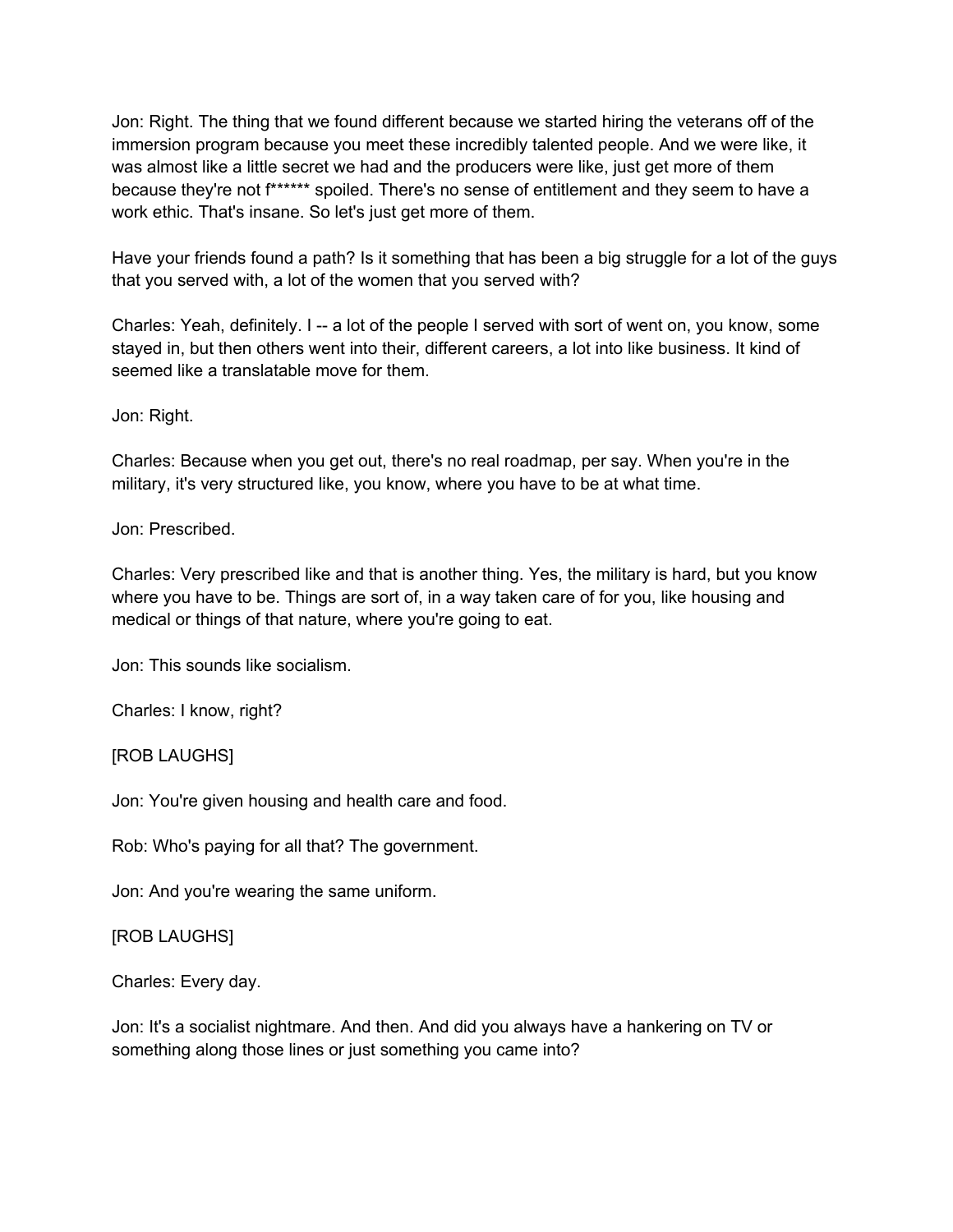You know, we talk about diversity in hiring and things like that. And when you're in an industry where you are — your experience is so different and so alien, is that another? Do you ever feel that like you know, it's important to pave the way for other veterans that come in. Do you feel any pressure from that?

Charles: Yeah, I know I do like getting a job, maybe I'm the only veteran there. If I f\*\*\* up, then, like, oh, we hired a veteran, he kind of sucks, so let's not go back to that route. So it's like there is a bit of an added pressure to, like, make sure I'm doing what I'm supposed to be doing or exceeding the expectations so that, like, if they do interview another veteran, they have like a positive view in their mind.

Jon: Right.

Rob: I have the same thing with Norwegians.

[LAUGHS]

Rob: We used to be around a lot more in New York, not so much.

Jon: I do remember Rob had written a joke that just, it wasn't up to par. And I remember turning to Chelsea, who's the head writer, and I said, Scandinavian countries are not humorous. They're too fit. They're too good looking. What do they have to be funny about?

Now, when it turns out that we end up actually doing a show that, that has content. That is also relatable to your experiences out there, because obviously feedback from people who've experienced it firsthand in those things is hugely important. Does that feel cathartic for you guys? Does it feel like a burden? Is a little bit of an eye roll like, oh, you're going to come talk to the veteran and see, you know, what's what's the feeling when you find out we're doing a show about serving in the military and burn pits and such?

Charles: Oh, it's exciting. Yeah, there's a bit of angst because being a veteran isn't necessarily a monolith.

Jon: Mm hmm.

Charles: So, it's not necessarily that there's like one viewpoint within the military.

Jon: Right.

Rob: All military entertainment. It's always on the verge of eyeroll. It can be, it could take it's always one step away from being eyeroll-y. For me, if it's like they treat every veteran like they're just like Captain America.

Jon: Right.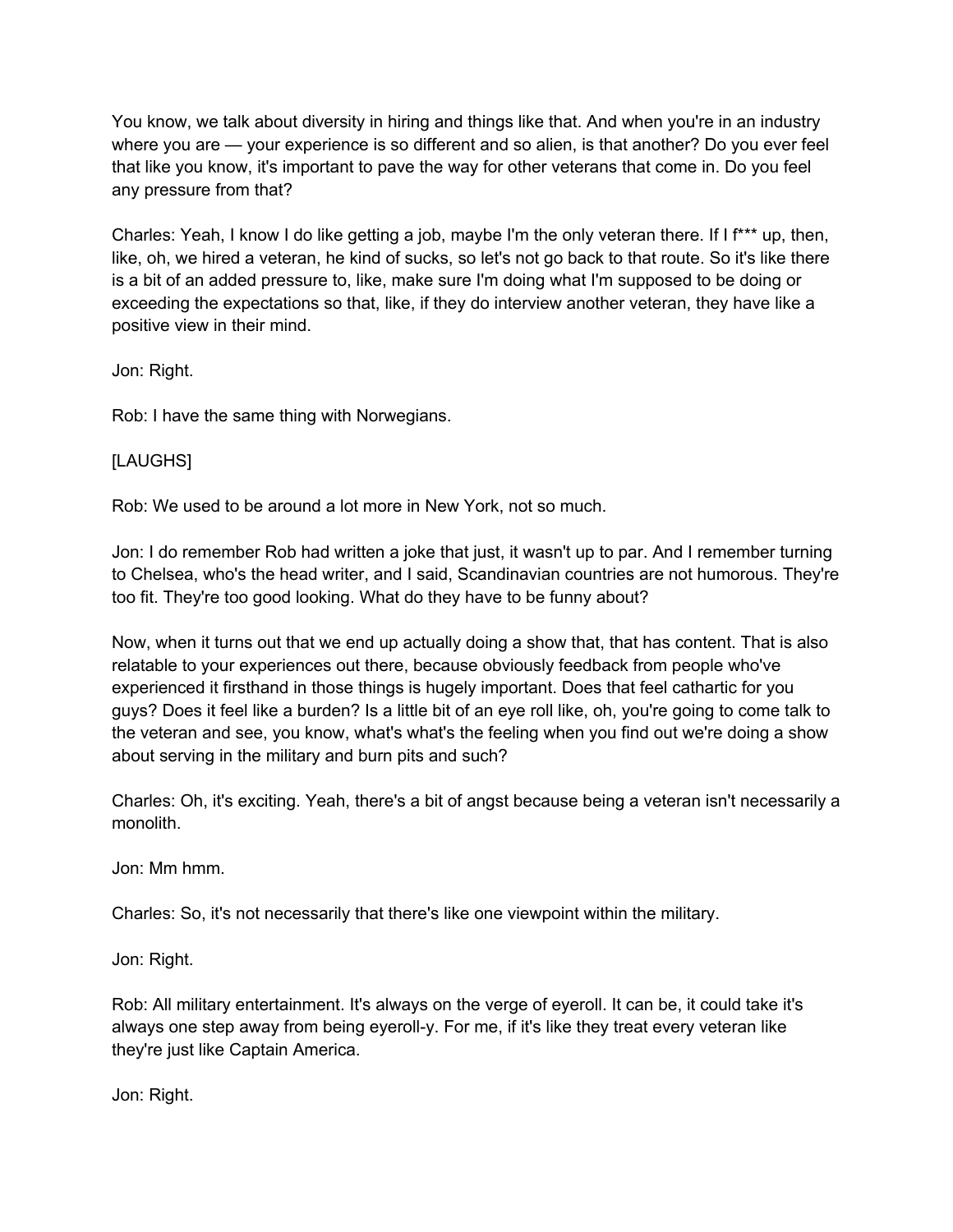## Charles: Right.

Rob: So what I'm worried about is that like when I see the veterans, like, I know that they're like this guy wanted to go to college. This guy needed this, this guy needed that. They're not all Captain America. But the sacrifice is real, right? So the sacrifice doesn't have to be for freedom and for love of country. The sacrifice can be for some college and for some health insurance for my pregnant wife. And you still make that sacrifice. So I want to honor, like, the reality of that, rather than the Captain America portion of it.

### Jon: Right.

Rob: Because I think the sacrifice is even bigger if you're going in because you want to better yourself.

Jon: Yeah, man. I think it's also when you do make that kind of sacrifice, I think some of the a\*\* kissing is guilt, is that idea that, you know, here's all these guys and they are sacrificing, whether it's for patriotism or whether it's for college or whether it's for anything, and there is no real contribution from the country it's all kind of kept at a distance. And I think that's some of the a\*\* kissing is like, look, we're not actually going to support you, but at a football game we'll announce one of you and you'll stand up and everybody will cheer. And that's kind of for you, too.

Rob: That's the attention that guy was looking for.

Jon: Right?

Rob: Yeah.

Jon: Everybody claps or we'll put a video on TikTok of you coming home and meeting your dog again.

### [LAUGHS]

Rob: That's got to be so stressful. Like, I hope the dog jumps this dog better.

## [CHARLES LAUGHS]

Rob: You're on the phone. This dog better f\*\*\*\*\*\* jump okay.

## [LAUGHS]

Jon: Show him my f\*\*\*\*\*\* picture.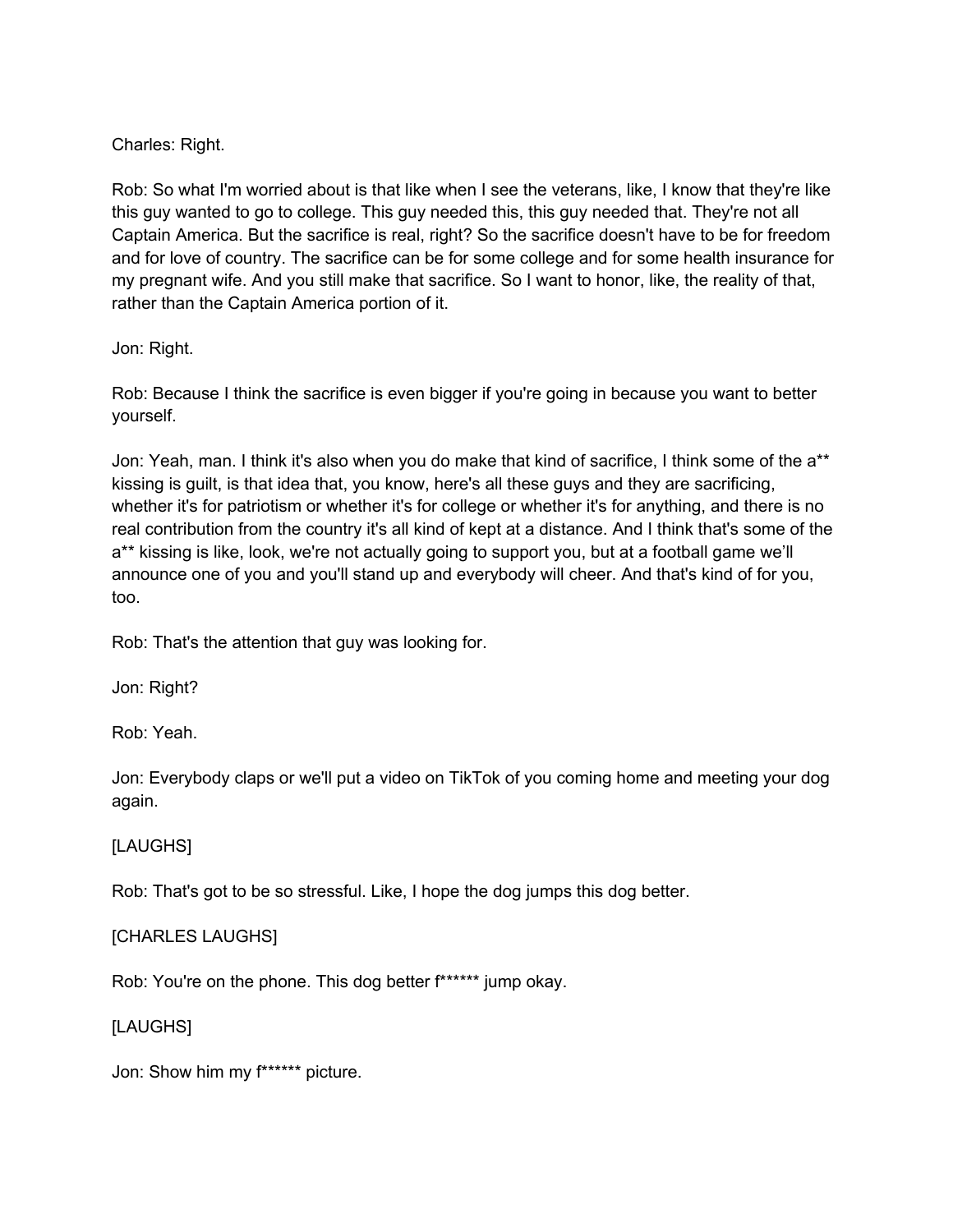Rob: Yeah.

Jon: Before I get in the door

Rob: Give him a shirt to sniff because I'm coming home.

Jon: Had either of you guys had any experience with what we were talking about, which is like that toxic exposure? I mean, the military in general is mostly hazardous materials.

Charles: Yeah, I had direct experience with the burn pits, deployed twice to Afghanistan. So we had them there.

Jon: Terrible. And were you in charge of them at some point or were just next to them?

Charles: Well, next to them. And then, you know, I was the low guy on the totem pole. So, you know, any time trash had to go out, you know, it's usually me bringing it out. I was an intelligence analyst, so when we had to burn classified materials, also usually fell on me. So I'd be stirring a bunch of maps and other various materials.

Jon: Jesus. Had you had any health effects? Do they give you a kind of a panel or a medical exam to kind of check to make sure that's OK?

Charles: I signed the burn pit registry, but.

Rob: So you're good then?

### [LAUGHS]

Charles: Yeah, yeah, I mean, I ended up, you know, they didn't make the connection directly, but, you know, I ended up being diagnosed with sleep apnea, but it's not for certain that it was direct exposure to burn pits.

Jon: But yeah. But why would you have to prove that, you were sitting in front of a burn pit no matter what you have. Shouldn't they just be like, ah f\*\*\*, let's just make sure we take care of it.

Charles: I mean, you know, you worked on the you know, helped out with the Droga bill. Like, they don't want any sort of oh, they scammed us. This veteran who was by a burn pit might be scamming us. So, you know, we can't fork over the.

Jon: Quite a shrewd con you pulled. I'm going to go to Afghanistan twice.

[CHARLES LAUGHS]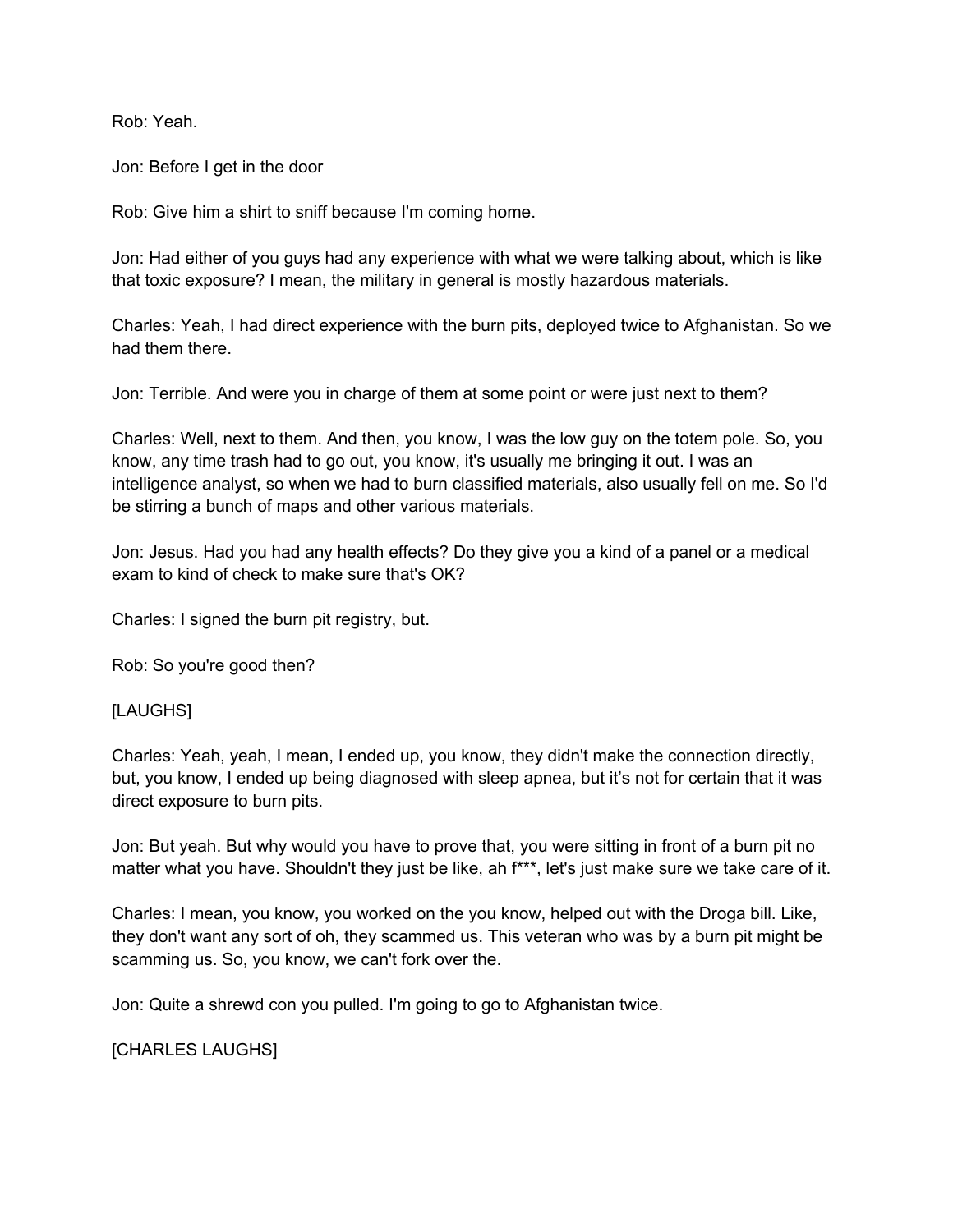Jon: I'm going to get in front of a burn pit, stir the classified materials in jet fuel, and then come home and collect that sweet apnea money that's coming my way.

Rob: And what constituency is going to be mad at a politician for, like, helping a veteran's sleep apnea, it doesn't exist. It's totally made up at the top. See, when I got deployed, Air Force is a little different. We went to Burgas, Bulgaria and rented a summer camp.

## [LAUGHS]

Rob: We really did. And we had the Burgas, Bulgaria airport. I get on a bus every day and go to work-

## [JON LAUGHS]

Rob: At the airport and our trash, it went into a garbage bag. Right. And that garbage just got picked up by the Burgas, Bulgaria garbage man in their garage truck. So Air Force knows how to handle these things. We need to be in charge of more.

Jon: Is there a frustration? Do you feel like they just lose track of you when you're done? Or is there a sense that they will still live up to an obligation? Do you have optimism that this can get done?

Rob: Hmmm.

[JON LAUGHS]

Jon: Everybody gets real quiet.

Charles: Well.

Rob: There's two things.

Charles: That should be the job of the VA, like once you're out of whatever branch you served in. Yeah, I understand, I could see why they kind of forget you because you're not in anymore. You're not their responsibility. You're done with your job. I mean that should be the purpose of the VA, they're to make sure that you're receiving any care for any injuries sustained or any problems you had while you're in. Each VA hospital is just they're not all the same. I've been to ones that were s\*\*\*\*\* and others that were better.

Rob: They treated me right, so far. I have like an odd thing of where I feel like I owe the military almost.

Jon: Really?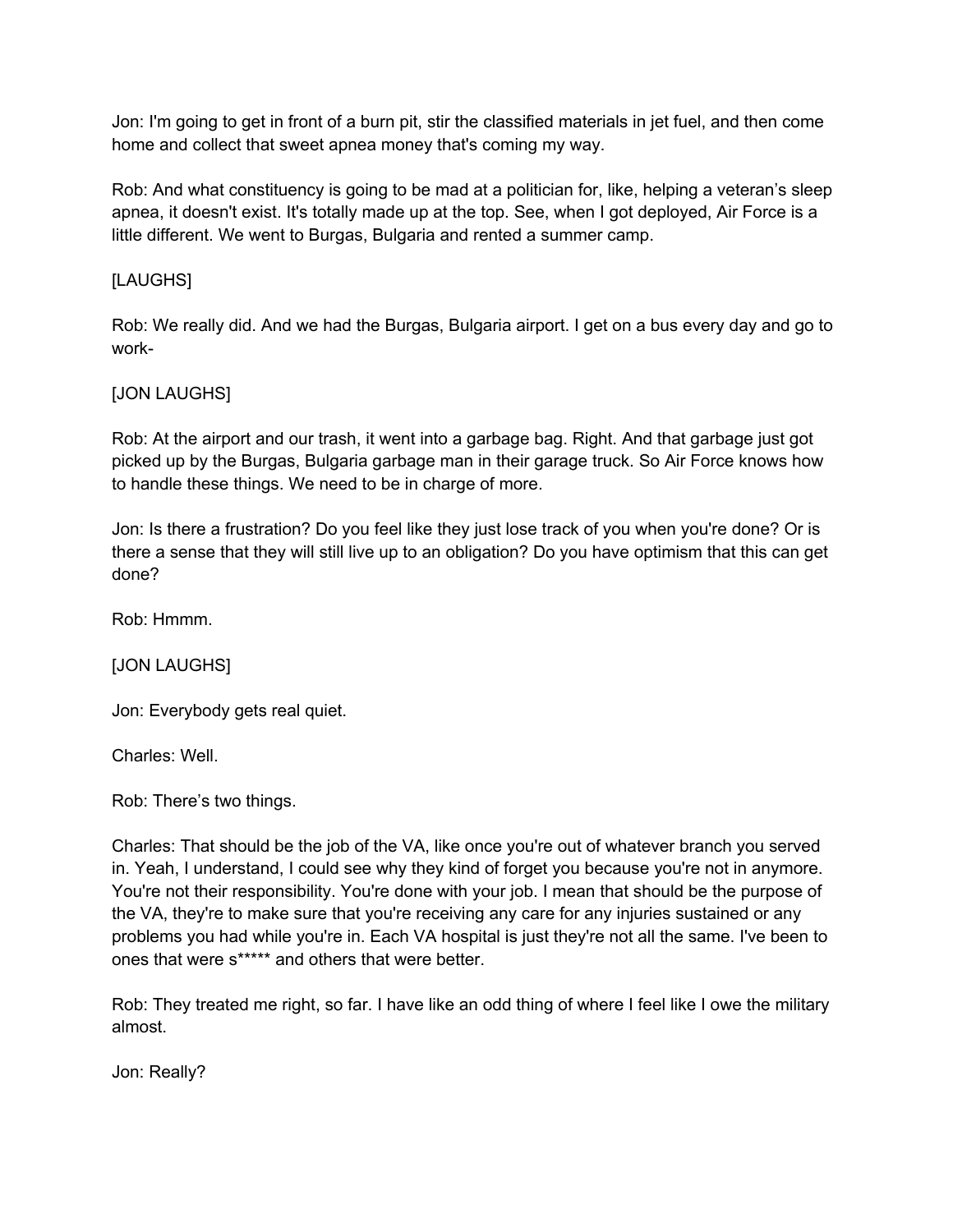Rob: Military was the first thing that changed my entire life. I was going down a bad direction, just like everyone else around me

Jon: You talking about hair loss?

Rob: Well, that didn't help with that. It didn't help with that. Hair went, but the military built the shoulders to hold up the bald head.

Jon: Nice.

Rob: Yeah.

Jon: Nice. When so, for you, the choice was I'm gonna end up in a ditch.

Rob: Yeah.

Jon: Or I need some f\*\*\*\*\*\* discipline.

Rob: Yeah, I needed discipline. I needed anything. I had no options, no money, nothing. Went to the military and it gave me literally everything. The first time I had a bank account and a thousand dollars that I could put into it. I had a thousand dollars before but it couldn't go in a bank. It had to be hidden.

[LAUGHS]

Jon: Right.

Rob: You know, like that's the first time I had a thousand, my first cell phone. Like, I got everything from the military, started going to college because after I went to basic training, I really thought, hey, if I did that, I can do anything. And then I followed that. And then the second thing was getting into comedy. Those two things are why I'm alive. So I feel like I owe the military the my underlying feeling is like at some point I have to give back. I have to volunteer or something.

Jon: I heard, Charles, that you joined the military to straighten Rob out. Is that true?

## [LAUGHS]

Jon: That you had heard there was this guy. First of all, when did you join? Was it out of high school? Was it, when did you go in?

Charles: Yeah, I was 17. I was a senior in high school. I just needed some direction and also just some better model characters in my life.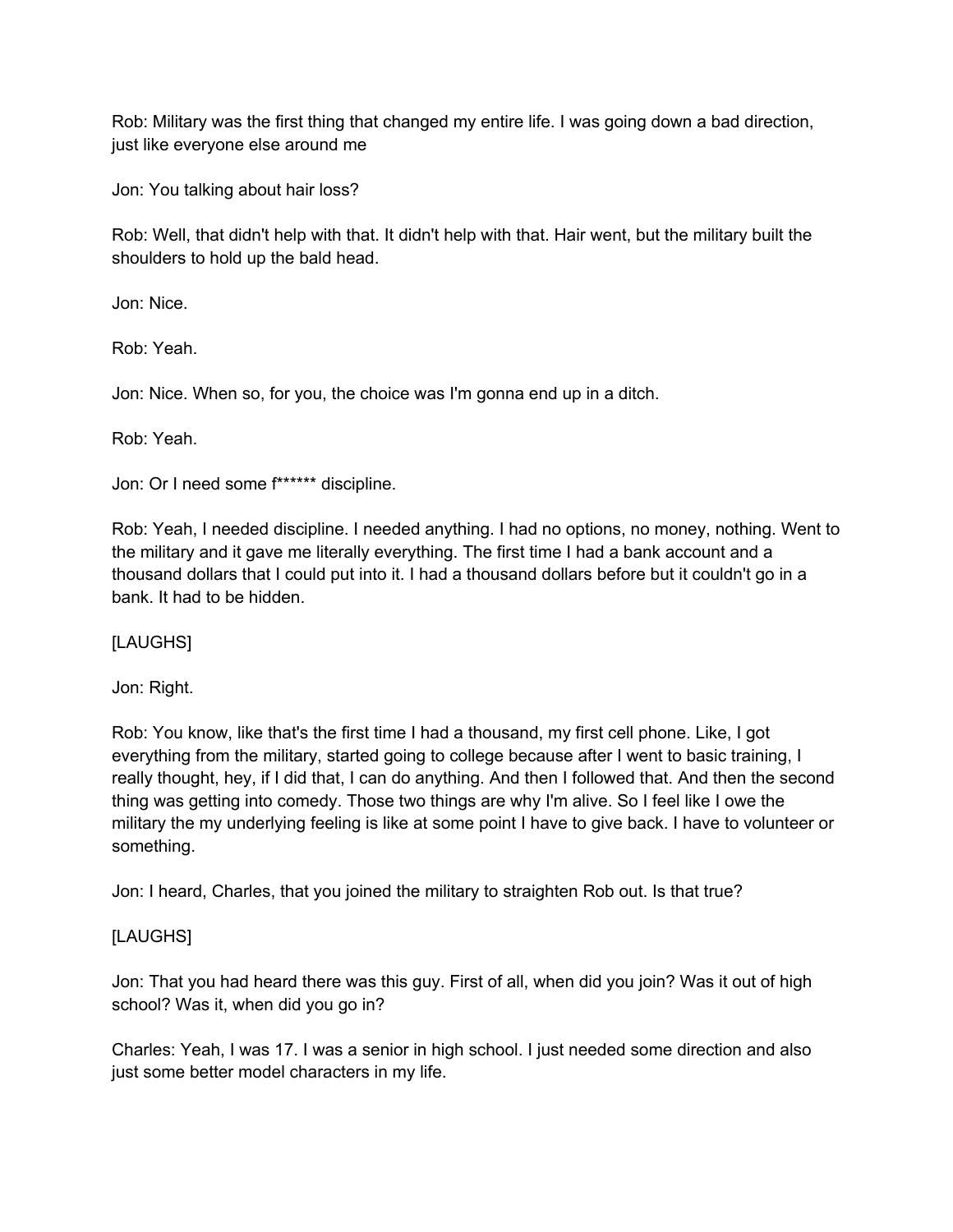Jon: That's really interesting because it is the flip side of it, which is it provides you with a kind of framework for your life as you're going. Do you feel they have an obligation to the people that serve or that everybody that goes in knows the deal? And should they be held to an obligation?

Rob: I think all veterans should just be taken care of, at least with medical care. And I thought that that was the case. I even learned through our digging into the VA that not all veterans are taken care of. I would go to a VA hospital and I'd get whatever I needed. But I never needed anything serious and I was never asking for more benefits. So I thought in my head, oh, everyone's taking care of.

## Jon: Right.

Rob: But at the very least, if you served in a war, you should just medically be taken care of and I'm going to pitch, maybe you don't pay taxes.

### [LAUGHS]

Rob: You know those two things. That seems fair.

Jon: Uh huh, OK, well, you know, I'm looking at that. I'm thinking, well, the first one OK, and the second one okay! Anything else?

## [LAUGHS]

Jon: Hot and cold running champagne. What's your sense on that?

Charles: I otherwise wouldn't have had I not enlisted. Um yeah, my main gripe was just some issues I had with VA once I got out.

Jon: Right. Yeah. That is, it's such a strange thing that the VA almost exists as a separate entity. It's like, there's no connection that like, you know, the Pentagon, they're making the veterans that go to the VA. You know, it's not a separate entity.

### Charles: Right.

Rob: Just stick the VA in all the black slush fund. And just forget about it. It'll be taken care of.

Jon: Done stick it over that OCO slush fund from Afghanistan and you'll be all done. But I wonder how much of it, especially in a volunteer army, is really about choices to get a future that has prospects that you think are brighter than the one you have now.

Rob: And then that's why you have to put the word volunteer in quotation marks, a volunteer army, because how volunteer could it be if there's no education for people and people who are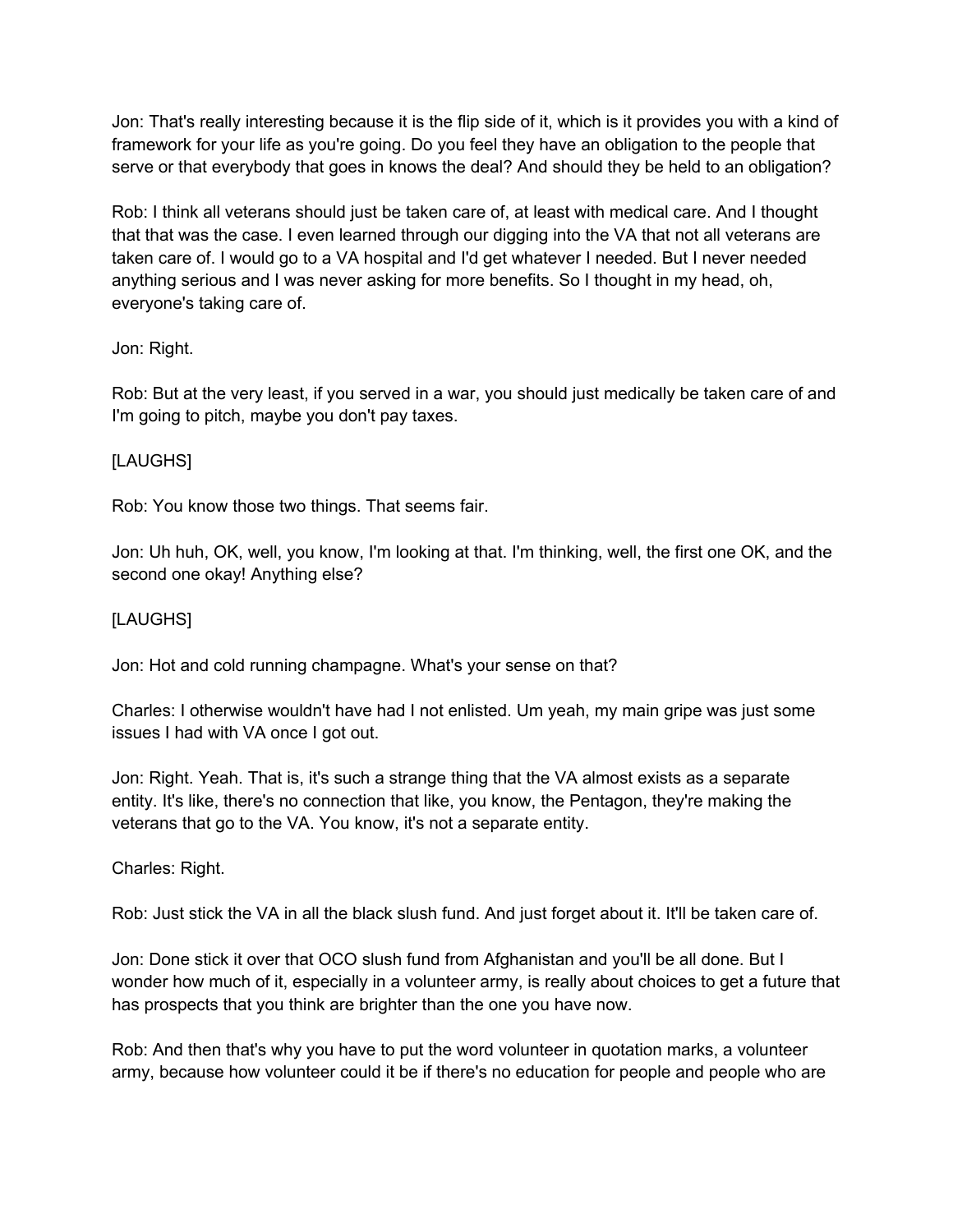living in poverty and so many of those people are going to the military. Is it a choice at that point?

Jon: Right. Is that a discussion that happens amongst active military? Do guys talk about like, this is my way out. This is my hope. Like I'm f\*\*\*\*\*\* here. I'm just trying to stay alive. I'm trying to keep you guys alive. I was always struck by that feeling of brotherhood. And when people told their stories, and this would be at like Walter Reed or something, when people had come back and they had been wounded, the stories were never about for freedom. I, it was always, "I saw my guy, he was down. I ran to him. I got hit. So then I." And it really is about the band of brothers, the band of sisters that are together more than it is anything else. It surprised me.

Rob: And that's the stronger bond. There's no like, "I'm doing this for my country. I'm doing this for freedom." The strong bond is like, "Oh, I know this dude's daughter." Like, "Oh he's, he's going to community college at night." You get to know these people. That's where the bond is strong. You agree?

Charles: Yeah. I mean, when you're on a patrol like, yes, you have your mission, your objective. But at the end of the day, like your mindset is to make sure you come back to the patrol base with the same amount of people you left with.

Jon: Right.

Charles: There's certain things you have to do on a patrol, but like your focus is on making sure everyone gets back alright.

Jon: After having been there and now seeing all the images are going on now in Afghanistan, does it stir up a lot of complex emotions? Do you feel distanced from it or do you still feel a real connection to that place and to that mission?

Charles: Yeah, I mean, I spent 14 months of my life there. Two seven month deployments. But over the past couple of months, it's been hitting me pretty hard in terms of like seeing the result of Afghanistan. And, you know, it is, it's definitely frustrating.

Jon: While you were there, did you have more of a sense of optimism for a more permanent elevation of the conditions in that country and the conditions for the people and all that sort of thing?

Charles: I could have given you the same answer in 2011 as I could in 2013, as I could have given you last week and that's what really pisses me off.

Jon: Right.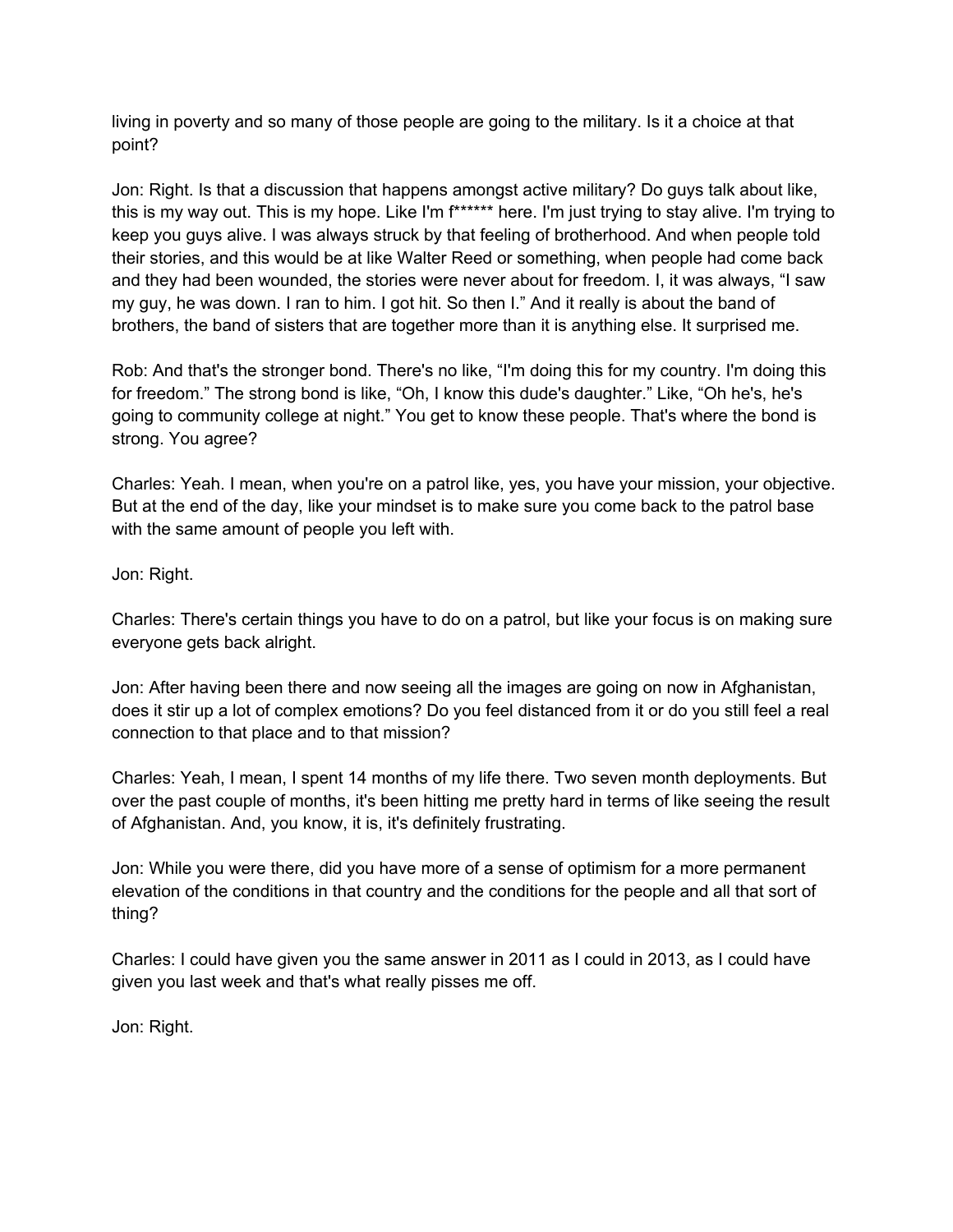Charles: Is you get these, quote unquote, experts who come on the news and say, we're doing this. This is the progress we're making. When everyone echoes the same f\*\*\*\*\*\* sentiment, don't listen to those people because they're full of s\*\*\*.

Jon: Right.

Rob: They're making money off this s\*\*\*..

Charles: Yeah.

Jon: Everybody's making money off this s\*\*\*..

Rob: I was on Air Force base when 9/11 happened, and I had to ask permission because I was like both my parents work in Manhattan. So I got permission. I ran to Manhattan, made sure everyone is alive. And then I went straight back to the military base, like, let's kick some f\*\*\*\*\*\* ass.

Jon: Right.

Rob: That was the attitude, like, let's go get it. And that's not my attitude anymore. It's been too long. Like, I've lived three different lives since 9/11.

Jon: The other thing that always kind of was incredible to me is the amount of bureaucracy around soldiers getting the benefits and health care that they need because the Pentagon, for their toys, they face no oversight. Nobody is keeping an eye on them. Nobody's auditing them. But if a soldier comes home and it's like, I can't breathe, they put you. It's like you're a defendant in a case. Does presumption that idea that, look, if you were there, these are the list of diseases and conditions that that may arise from that,  $f*****$  waive the paperwork, you're in. Does that seem like it takes care of it? To some extent?

Rob: I think it does. I think it's going to be super hard because the price tag on that is huge. I think it would do two things, like if it was presumption those soldiers would be taken care of and then we would live in a reality of how much this actually costs.

Jon: Right.

Rob: So we would know now. And so that's like the presumption would also maybe if we learned anything, help us going forward to the inevitable next war.

Charles: As long as veterans are getting the care they need, that should be the main focus. I love the military, but like there is the mindset when you're in to not seek help. And I think that also impacts it. I mean, the way, you know, the government budgets, like if only X amount of people use something, they're only going to give X amount of money for that program. So, the more veterans that seek care and they're certainly veterans who do and they don't receive it.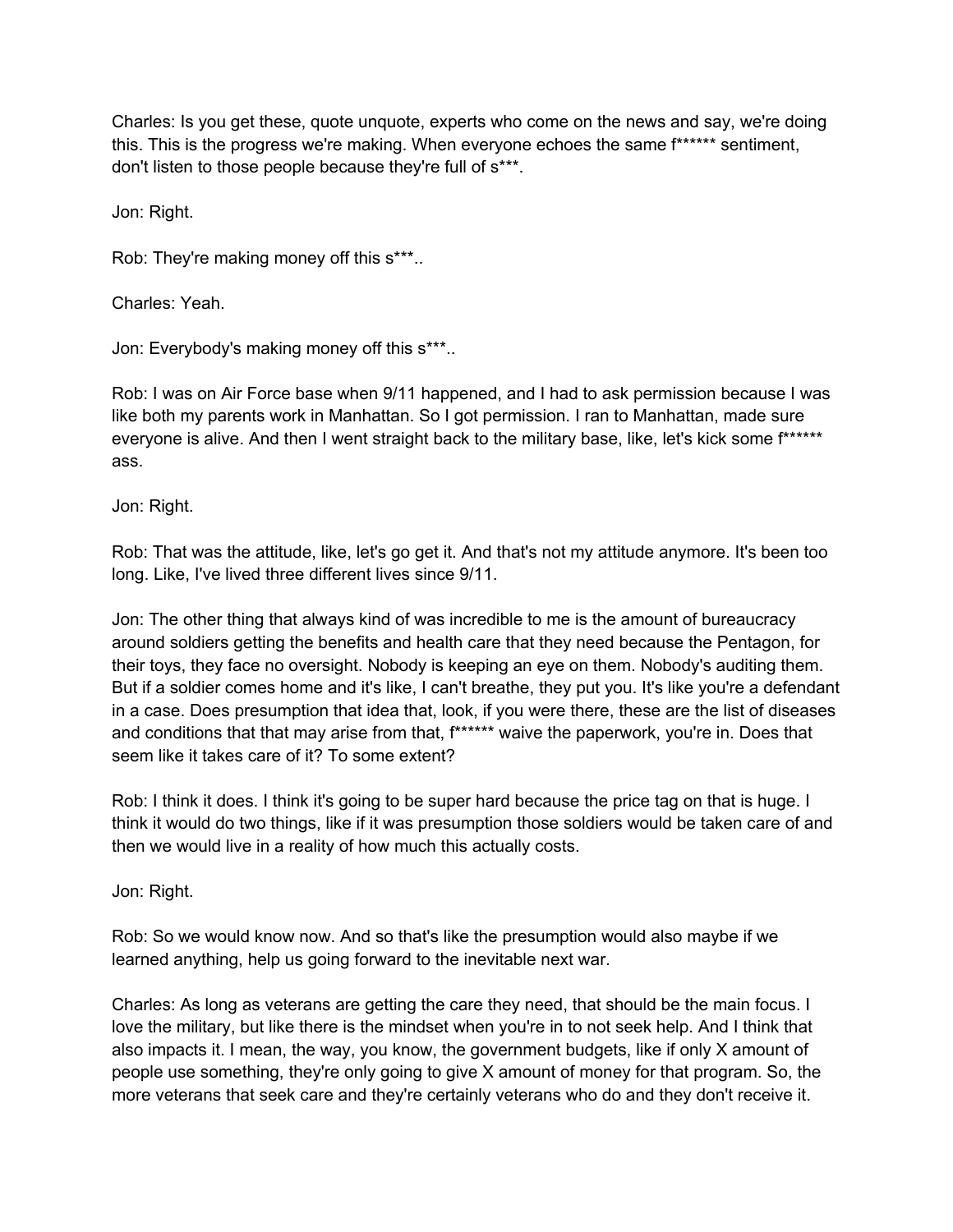But the more veterans that do go out and seek it, the better they are at funding it and getting better at their procedures.

Jon: Guys, thanks very much.

Charles: Oh, thank you.

Rob: Thank you.

Jon: And unfortunately, you're both fired.

[LAUGHS]

Rob: We knew that was coming. Now they're done. They did the VA episode.

Jon: Yeah. Get your s\*\*\* and go.

#### [MUSIC]

Jon: Great. So for those of you at home, the 'you're fired' is a standard, humorous bit that we try out on the employees every now and again at the end of a particularly stirring and relevant conversation.

### [JON CHUCKLES]

Jon: All right. Anyway, actually there's a tremendous amount of research that goes into the show. It's the age old battle of comedy shows where the writers would like to say terrible, terrible things using hyperbole, et cetera. And the researchers come in and say, yeah, that's completely wrong, which is quite annoying for the writers. And it leads us to our first piece, Writers versus Research.

[MUSIC]

#### **Writers versus research**

Jon: There will be blood.

[MUSIC CUE]

Henrik: I'm Henrik.

Kris: And I'm Kris, we're both writers on the show.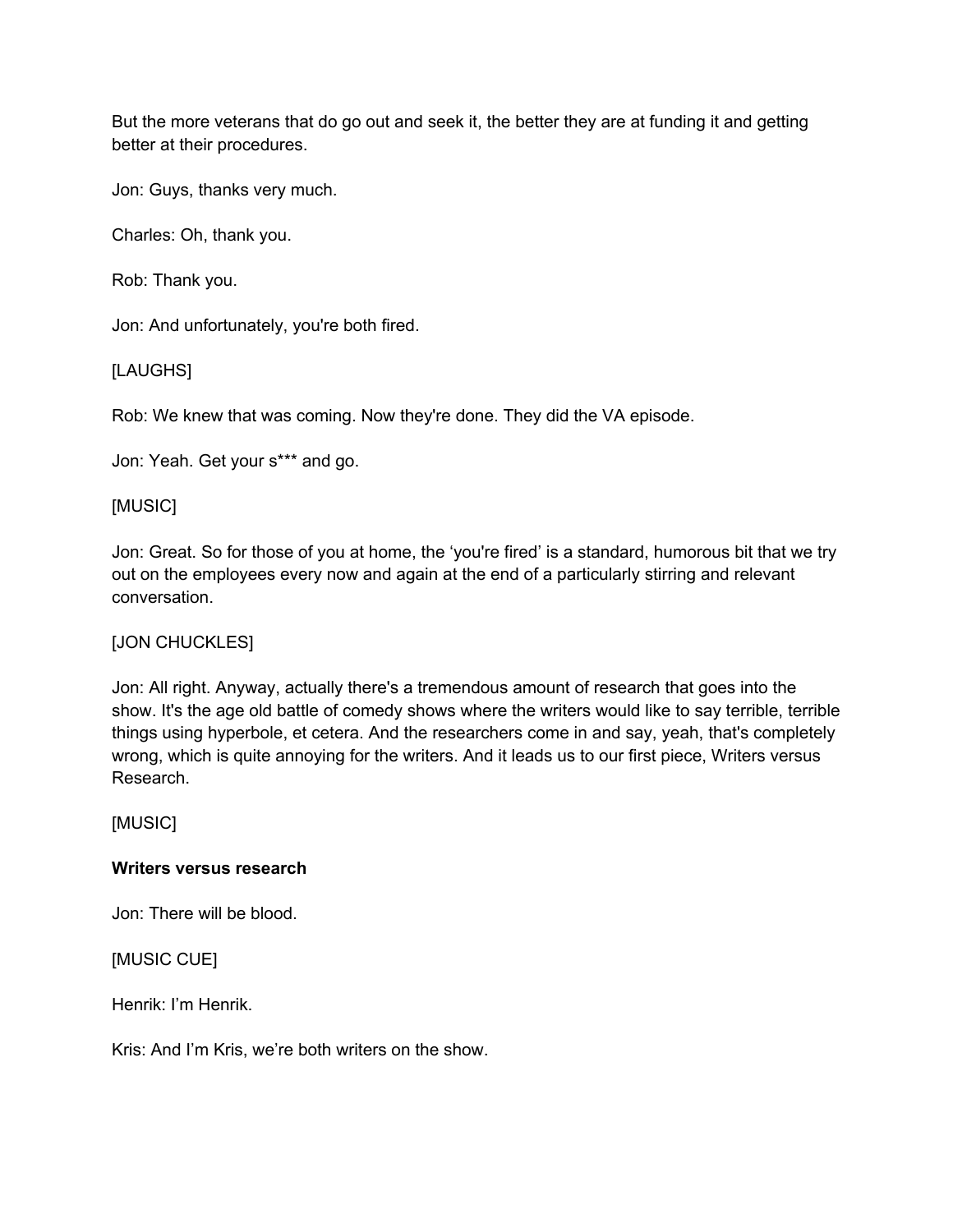Henrik: So we had heard in a meeting that there was a 60 thousand dollar toilet somewhere in the Pentagon. And we wanted to make jokes about that because the point we were making was that the Department of Defense can't fund veterans health care, but they can spend 60 thousand dollars on a toilet.

Kris: Here's a joke, hey DOD, if you want to s\*\*\* on the vets, why buy a toilet? Just s\*\*\* directly on the vets.

Henrik: Have you ever taken a s\*\*\* and thought, hmm, that's worth a teacher's salary?

Kris: Do you have a sixty thousand dollar ass? I hope you do, because I would like to see it.

Andy: Actually, I'm sorry, guys. We don't know for sure that the sixty thousand dollar toilet seat existed.

Henrik: And here's where research comes in.

Andy: Hi, I'm Andy and I'm the lead research producer for the show.

Irene: And I'm Irene and I'm a research producer for the show. We looked for the toilet, but we couldn't find it.

Kris: OK, so where did the toilet thing come from?

Andy: The toilet came from Jon Stewart himself. He heard that there is a sixty thousand dollar toilet somewhere either at the Pentagon or location undisclosed that exists in America. So that kind of set us down this quest to find the mythical toilet. We called a bunch of experts, none of them had any idea what we were talking about really. But Chuck Grassley did write an article that told us there was a ten thousand dollar toilet seat.

Irene: So we were hoping the joke could be about toilet seats?

Kris: No, Irene, it's over. You've ruined it. We've moved on.

Henrik: But truly, thank you for keeping us from getting sued by the Department of Defense.

Kris: You guys want to hear some more bangers?

Irene: No, no we got work to do.

Kris: Great.

Henrik: For 60 K it better suck the turds right out of you.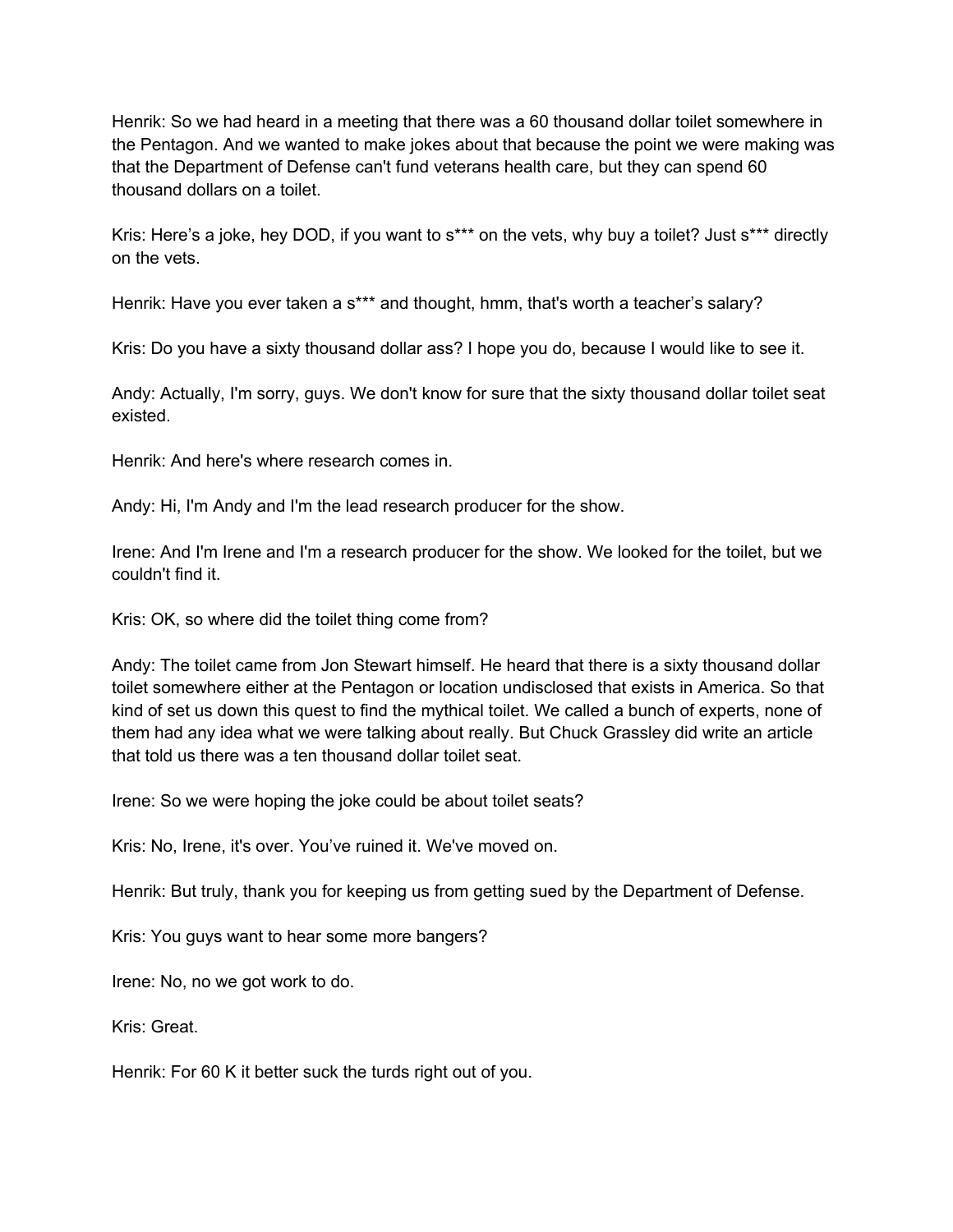Kris: The bidet irrigates your butthole with Prosecco.

Henrik: The only 60 k toilet I've ever used is the sunroof to my stepdad's Cadillac.

Kris: The Pentagon has a sixty thousand dollar toilet or as Jeff Bezos would call it, a mid-level employee.

Henrik: If I pay sixty K for a piss, it better be on me.

Kris: And they've left the room.

[MUSIC]

### **Interview with Senators Tester and Moran**

Jon: I got to tell you, I don't know how they don't come to blows at lunch. Perhaps it's because I don't allow them to eat with utensils, so there's nothing to stab with. It does turn out, though, that there are some solutions on the table down in Washington that could advance the ball for Veterans healthcare, especially where it comes to toxic exposures. There is a bill coming out of the senate called "The Cost of War Act" sponsored by the Chairman of that Senate of Veterans Affairs Committee, John Tester of Montana, so we got a chance to talk with Senator John Tester of Montana and Senator Jerry Moran, who is the ranking member on the Senate of Veterans Affairs Committee, to find out what the status is of that bill, what do they think of it's chances, and that's really all we're going to ask them, I'm not sure I wanna know anything else.

[MUSIC]

Senator Moran: Me, me, me, me.

Jon: I got to tell you, Senator Moran. You got the dulcet tones, man. You've got a nice radio thing going there. Senator Tester, how are you, man?

Senator Tester: If I was any better, I'd be Jon Stewart, you know?

Jon: Get out of here.

Moran: Jon, before we talk to you, let me talk to this other John and say, is there anything we want to do to gang up on him? Like, do we have any plot plan we should have talk about?

Jon: Unacceptable.

Tester: On Jon Stewart?

Moran: On Jon Stewart.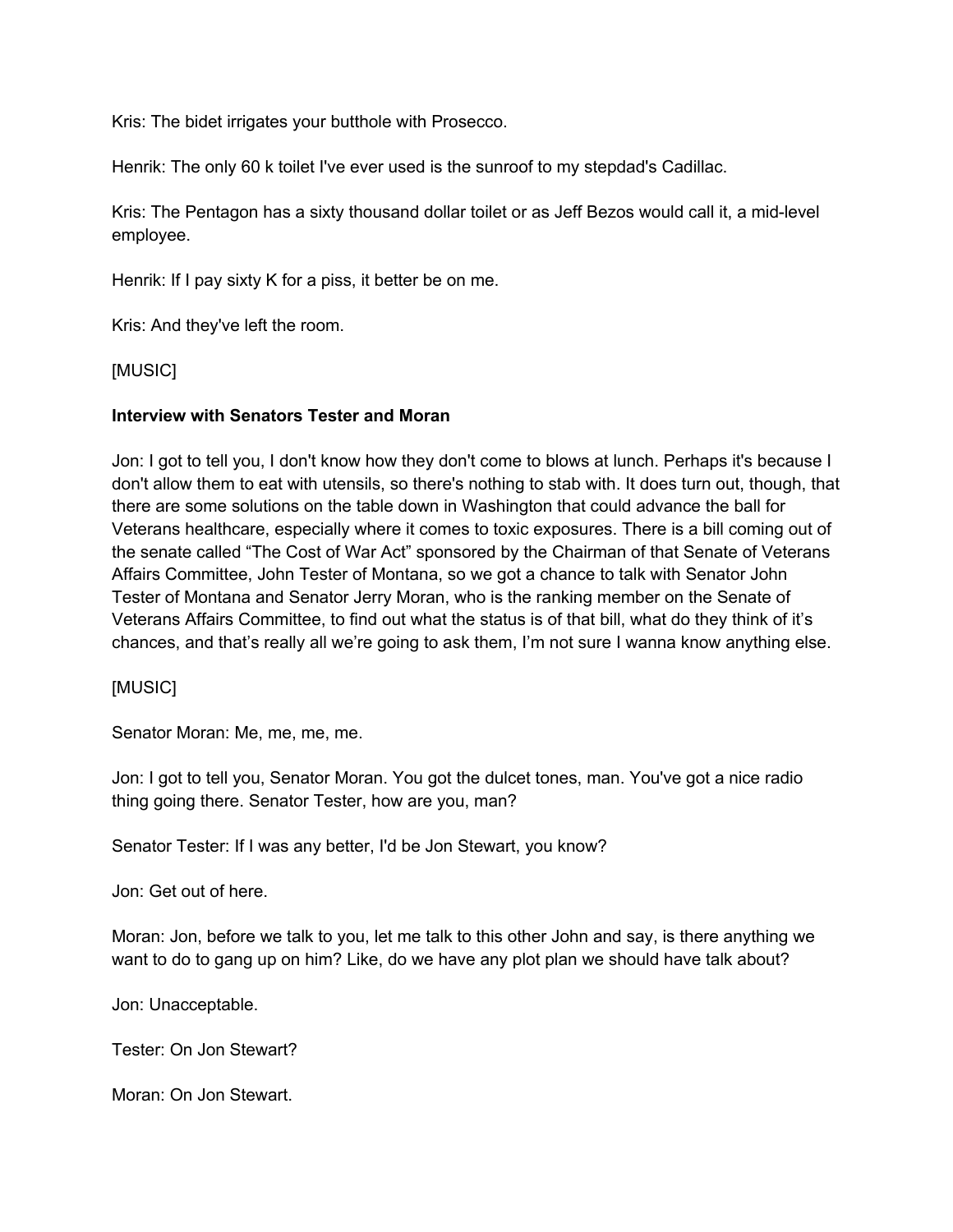Tester: Oh yeah man we got some s\*\*\*, Moran. You didn't get the memo?

Jon: I'm too nimble you can't.

Moran: Too nimble.

Jon: I'm prepared for everything. First of all, guys, thanks so much for sitting down with us. It's much appreciated.

Tester: Great to be with you.

Moran: Jon, we're happy to be here. And Senator Tester and Chairman Tester and I are certainly appreciative of your efforts to get us, Congress and the administration to move on this issue of toxic exposure and what it means to veterans who are still being denied benefits.

Tester: Amen to that.

Jon: Amen to that. And Senator Moran, does he make you call him Chairman Tester is that the way he must be addressed at all times?

Moran: Well, I was trying to be informal on this program.

[JON LAUGHS]

Moran: It's usually something much more, you know. Your Honor.

Tester: Your Honor.

Jon: Commandant. Sure, I got it. It's not a problem.

Jon: Last time I was down there you guys were introducing your Cost of War Act. Senator Tester, you were introducing that to committee. It passed out of committee for those who don't know, it's a comprehensive bill that addresses toxic exposure, burn pits. It includes presumptions for a number of different diseases. It includes training for VA. I just wanted to ask you guys just to start off with, where are we at? Where does it stand now and how are things looking?

Tester: Where is that right now is we're still waiting for some additional information from the VA. We need to know how much is it going to cost so we can figure out how to pay for this doggone thing. That information is going to come in the next couple, two or three weeks, I think. And then once we get that, then Jerry and I can sit down, arm wrestle and figure out how we get this thing to the floor.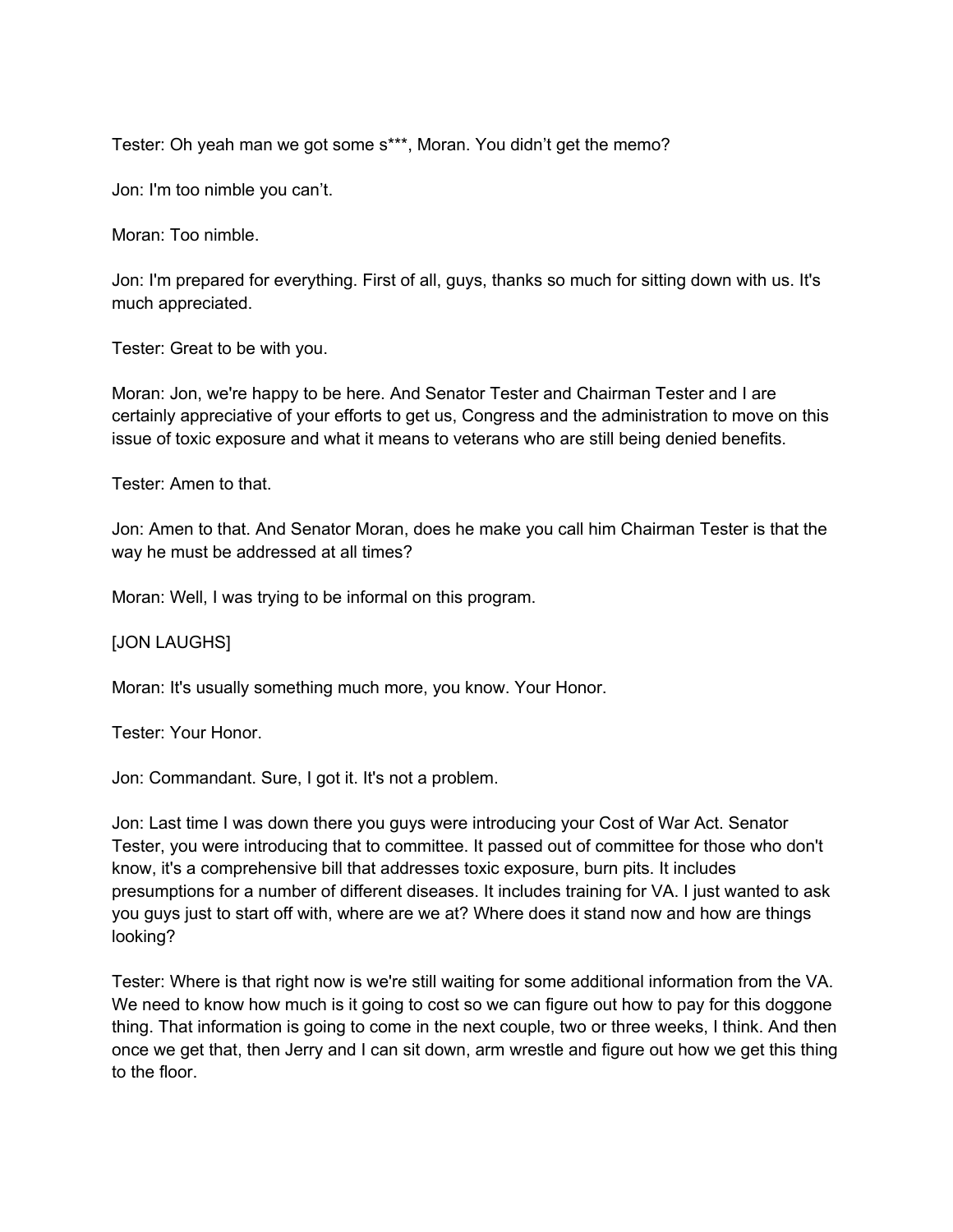Jon: Now, I did get a chance to sit down with Secretary McDonough at the VA and it felt like there was a reluctance on their end to work with Congress, that they wanted to work through a process outside of legislative fiat, that they wanted to go through it. Has that been the experience that that you've had with the VA and has that changed?

Moran: Well, I would say that the experience with the VA is that they were slow to give us information that we needed to make decisions. They were reluctant to do things that they could do on their own without I don't know them wanting additional information themselves. As a result of the bill coming out of the committee. The VA is behaving differently and they are providing us with information that's useful. But the perhaps the most important thing is they've taken steps to begin to add presumptions to the list so that on their own, without congressional action. So I think the answer to your question is they have changed their behavior and are moving. In a few weeks that we're going to have the information that we need and that's good news.

Tester: I would tell you, proof of that is early August, they announced disability benefit claims for veterans suffering from asthma, rhinitis, sinusitis. I don't think that had done that. If we hadn't got this bill out. And it's a small step, but it's a big step too and I would say also to your point, look, agencies like to do what they want to do, you know, Congress to agencies is sometimes a pain in the neck. But our job is to hold those agencies accountable, to make sure they're doing the job. And that's part of the deal. And that really supersedes politics. When we're talking about the VA and Jerry and I work very, very well together and oftentimes we agree on all this stuff. So we're both calling the VA up saying, what the heck's going on here, guys?

Jon: Senators, what do you think is the reluctance? Because it's so when I spoke with Secretary McDonough, you know, we talked a little bit about presumption.

Jon: Take a listen

## [EPISODE CLIPS]

Jon: What gave you the I guess, the confidence that the science or the information had reached the level where you felt comfortable giving presumption, whereas with these other constrictive bronchiolitis, lymphomas, colon cancers, why do you feel like the information hasn't reached that level?

Secretary McDonough: We are able to look and make the decision on these first three conditions based on.

Jon: What were the metrics?

McDonough: We had — I wish I could. I want to be able to answer your question. I just don't — I just I haven't.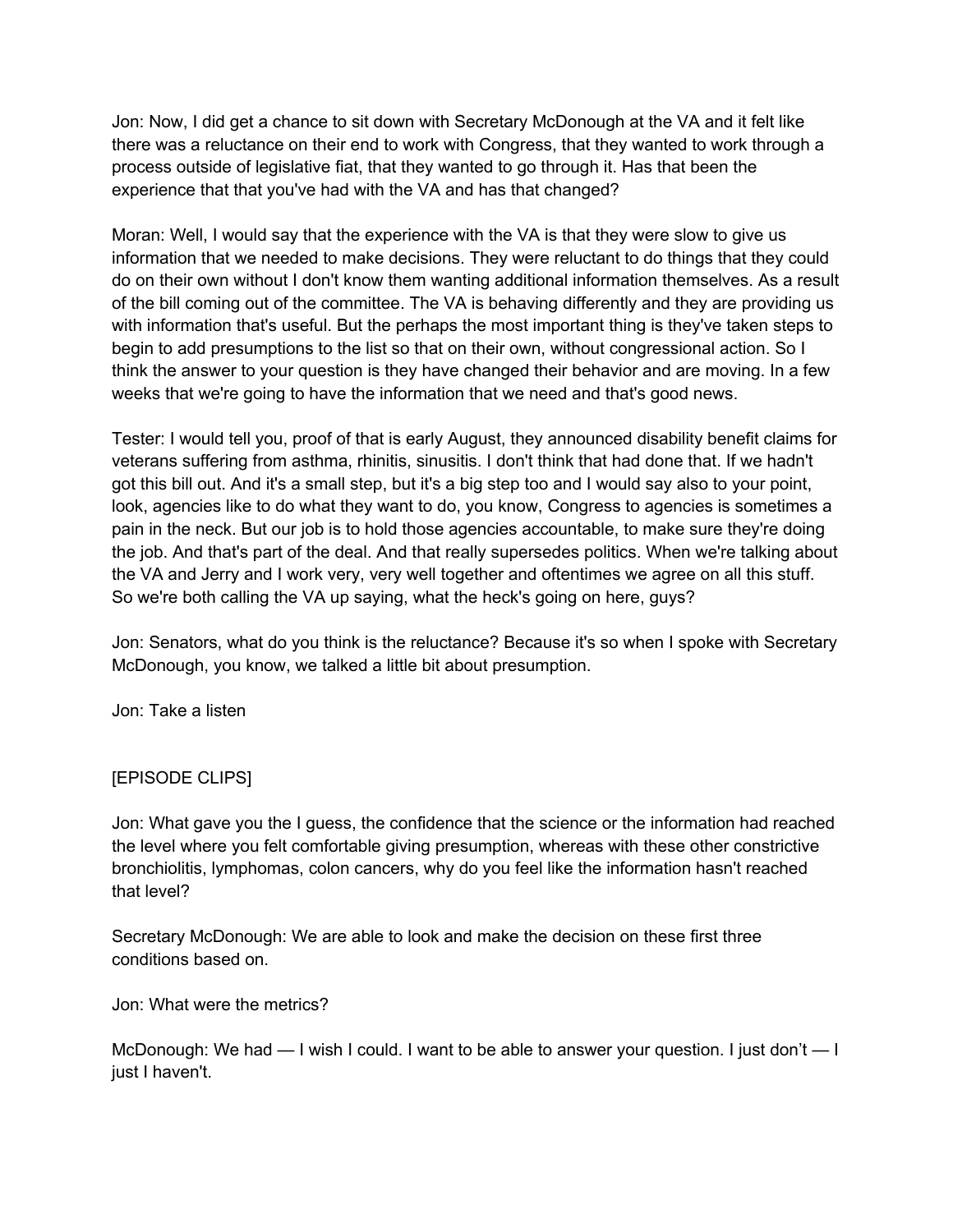Jon: But you were satisfied that that met the statute?

McDonough: I was satisfied.

Jon: So I'm really trying to understand what's the bar you're looking for, because to not be able to articulate that clearly really troubles me. I don't. And by the way, I don't doubt your empathy and I don't doubt your care. I really don't. And that's why you're talking to the —

McDonough: The beauty is I don't really give a s\*\*\*t. I don't, I don't really care what you think of I'm doing a good job or not. I care what the vets think.

Jon: As you shouldn't.

McDonough: I don't I don't really care what you think of I'm doing a good job or not. I care what the vets think you're asking a very logical question, which is, OK, so do you need, like, you know, three papers from five researchers or what is it? Right. And I, I, I, I don't know the answer to that.

Jon: But if you don't know the answer, how do you know when you found it?

### [SFX CUE]

Jon: I'm curious what you guys think about that.

Tester: So, Jon, I'm going to tell you that I think I think science is very, very important and I think that the review of some of these problems sometimes takes a lot longer than anybody is comfortable with. And so we need to we need to continue to push the agency and we need to continue to push them to push the people who are doing the research to get it done in a timely way. I mean, you know this very, very well. If you take a look at Agent Orange, I mean, we're still talking about Agent Orange exposure in 2021. Are you — give me a break. I mean, that's crazy. So I think what we've tried to do here is we've tried to push them. Look, this can be a lot of extra work. I mean, there's no doubt about it. If we get this bill signed into law, this is going to be a lot of extra work for the VA. We just got to make sure that it's done as timely as we can make it happen.

Moran: And it's a part of our jobs that we have to try to prod that along to prod that along. And where I think we're doing that, I sometimes think that when it, particularly with the stereotype of Republican, that there's a thought that this is all about the money. So from my perspective, I mean, the money matters because it tells us something about what we're doing and what it costs and what we're going to have to appropriate. But money for the Department of Veterans Affairs is not something that's been in short supply. We've increased nearly 40 percent of the amount of spending at the Department of Veterans Affairs. But I think the real issue here is operations. Well, how does the VA handle these new responsibilities? That's a higher priority for me. What's it going to do to the backlog of benefits that are already is already huge. A backlog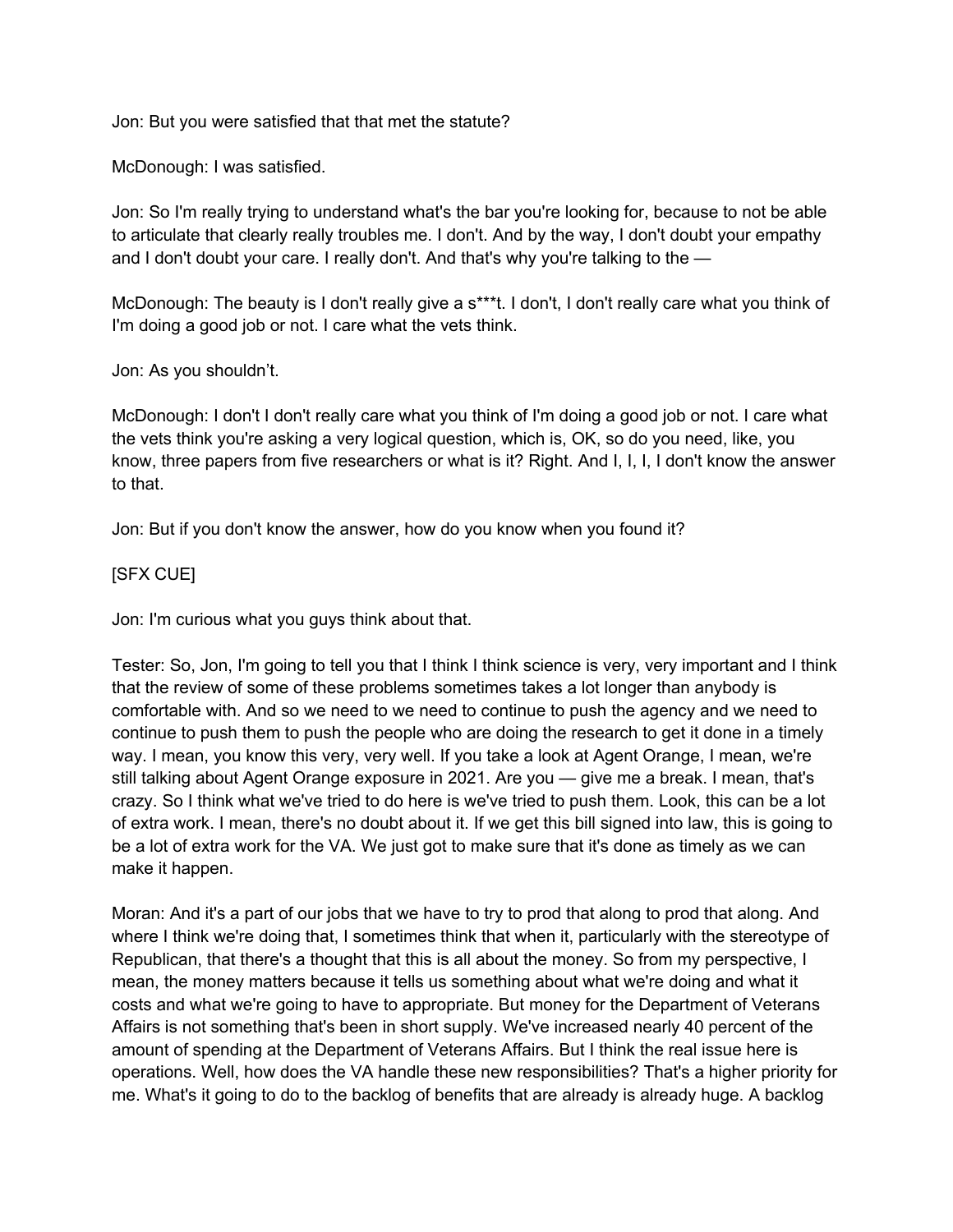is considered a benefit that's been waiting 125 days. So that's that increased nearly 200 percent increase over the last year or so. And the explanation, I guess, would be Covid. But what happens when this new arrival of a new benefit, new benefits arrives? What does it do to diminish the capability of the VA to provide for other veterans? The VA now expects the backlog to further balloon to 700,000 claims, even if Congress provides the department with more resources to process those claims.

Jon: Now, you know, the pushback, I guess I would have on that is, you know, we've been involved in a war for twenty years. And, you know, you would expect that the budget for an organization that exists to care for veterans who are wounded and their families is going to balloon in a 20 year war. And if you look at the Pentagon budgets to prosecute those wars, those have gone up exponentially to the point where, you know, you have in an OCO fund that 60 billion dollars, 70 billion dollars a year that is relatively unaccountable. So, while I appreciate the concern, the true cost of war is something we never really deal with in this country, which is there's always money to prosecute the war. There's always money for defense contractors. And if that is a national defense issue that's great, but a covenant was made with these soldiers and their families, and I think it's really hard to watch this go down 20 years later. And then they balance the budget sort of on the back of these soldiers because there's a backlog of claims so that, you know, the reasoning behind it is while there's a backlog of claims or we — you know, we don't really have the expertise or we don't really have the science, and I think we could walk through each one of those pretty easily and knock them down pretty good, especially the science one.

Moran: Well, and Jon, that was my point, which perhaps I didn't make it. It was a poor communicator. My wife says that about me all the time.

## [JON LAUGHS]

Moran: I'm a poor communicator. But the point I was making is this should not be an appropriations — a budget issue.

### Jon: I see.

Moran: We are in my view, we're providing significant increases to the Department of Veterans Affairs with the hope that they get their act together, their operational act together to use that money to meet what you said, the 20 years of this war in Afghanistan and at the same time take care of veterans who are already waiting for the benefits that they earned in previous wars.

Tester: I don't think there's any disagreement whatsoever that when we send men and women off to war that we have an obligation as American taxpayer to try to get their life back to as normal as we possibly can. And we also have an obligation with this bill to get enough votes to get this baby passed and get it to the president's desk.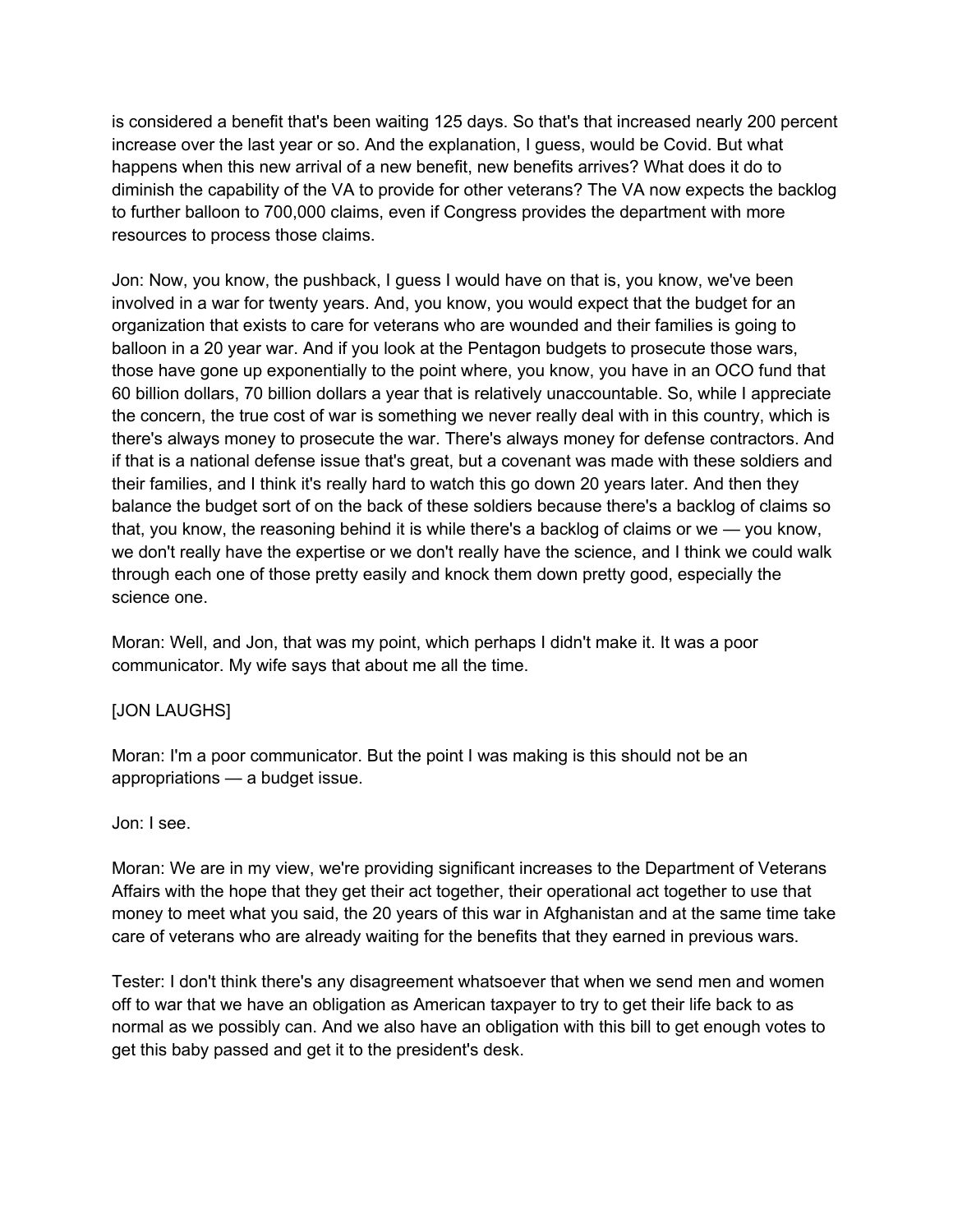Moran: What John and I think is not necessarily what every member of the United States Senate who's going to be voting on this bill, so we all have to fashion a bill that doesn't just satisfy a handful of us, but satisfies at least 60 of us. And some people will have different priorities on how they spend money. But my priority is to keep the commitments that have been made to those who served. And that commitment was if you suffer and an injury or a condition as a result of your service and as a result, you are in need of health care or as a result, you're in need of benefits to compensate for loss of income, then there's not a question about that, that for these veterans the day that we started battle in Afghanistan. And it's not a decision that we now can change. The decision was made. Our responsibility, our requirement is that that decision is fulfilled.

Jon: You know, I'm curious, guys, why do you think it is that toxic exposure is not looked upon in the same way as a physical wound that. Why do you think it's not looked at as sort of an IED that goes off in your body seven to 10 years later so that connecting it to service is not so difficult for these families? You know, there's a memo that went out at the Pentagon that said. We have to stop using burn pits, it's putting the health and welfare and safety of our soldiers in danger. And then a memo went out from the VA, from them internally saying, here are the toxins and you're going to start to see cases. If you see anybody from Iraq or Afghanistan, you have to presume that they've been exposed to and it lists, you know, tetra fluorocarbons and benzene and dioxins and a list of illnesses. And here we are 12 years later. And they're still saying to these soldiers, yeah, we're going to look at the science. They knew then, and it's the same chemicals that were used in Agent Orange. So I'm having a hard time understanding why this process isn't flipped a little bit. And instead of talking about science and cost. It's purely not about a five year implementation program, the VA clearly has the ability to have expertise when they're dealing with amputees and adaptive rehabilitation. It's second to none. Why is toxic exposure so trapped? And so many years behind, and why are we losing so many soldiers while we wait?

Tester: Look, I'll give you my perspective. When you're talking about an explosion, it is a specific event. And you can point right to that event and you can point right to the damage that was done by that event. When you have something like Agent Orange or you have something like radiation or in this case, burn pits, it's a general exposure over a period of time. It's not one and done and move on. I agree with you. Look, I think if we'd have had better communication between the VA and the Department of Defense, this didn't need to happen. But the truth is if you burn a garbage beside a barracks, that's a problem. And we need to have folks think about that angle, too. But look, I can't argue with you, Jon. I mean, I think that we've always been late to the party when it comes to toxic exposure.

Moran: The issue here mostly to me is operational. How do you get the VA to provide the services and benefits? But also, I would highlight your memo. You highlight the fact that there are veterans who have not received benefits, even though that was known then. I also would highlight in addition to that, there are veterans that were exposed after that, after it was known and created more veterans with more problems. So if the defense is already saying that in 2009.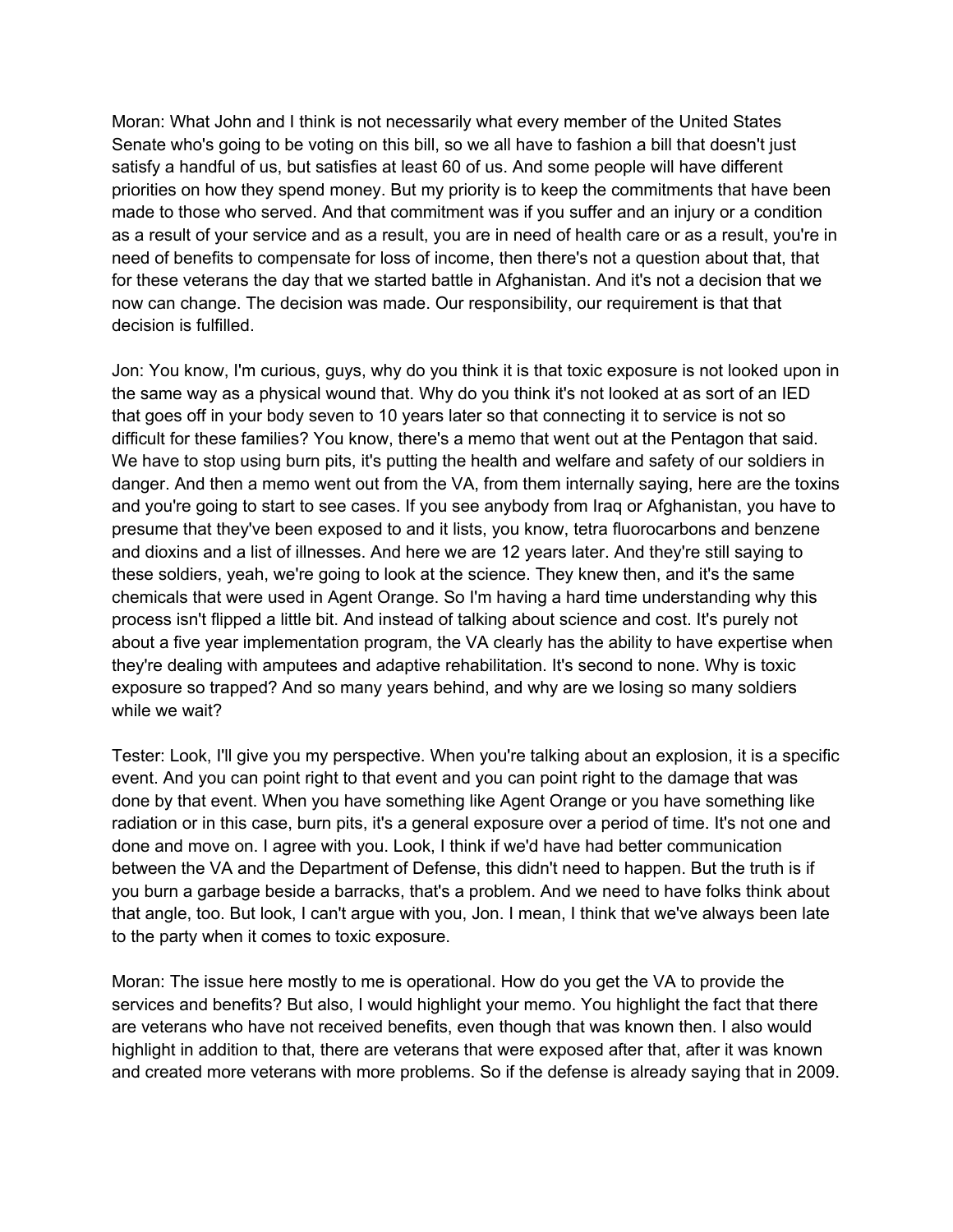I mean, the Department of Defense should be held accountable for their negligence in not protecting the soldiers that now have this.

Jon: I couldn't agree more. I think that's absolutely right.

Moran: Why are there thousands more of [veterans] that could have avoided being exposed to toxic substances if the Department of Defense already?

Jon: Absolutely. And the strange thing is, you know, the contractors are granted sovereign immunity. So there's no recourse for the soldier in terms of negligence of the contractor who, you know, we all know you can't burn the types of hazardous materials with jet fuel in these giant pits next to people sleeping. You certainly can't do it in the United States and you shouldn't be able to do it even in a theater of war, especially when incinerators exist, were shipped there in many cases, and weren't implemented. My concern is with the science and with the implementation. If cost wasn't an issue, we would be working on a five year plan of implementation of toxic exposure expertise and really ramping up the VA. What do you guys think about defense contractors footing some of this bill? You know, they make 400 billion dollars a year from the Defense Department. Is there anything like you would do with an oil company that would go to a trust fund that would that would in some way be useful for the consequences of their profit?

Tester: Yeah. I mean, so that's a problem. I obviously there's one thing more than cost, though, Jon, and that's capacity. I mean-

Jon: Aren't they connected though?

Tester: They are absolutely connected, but oftentimes capacity comes after the money. And so, you know, you got to you can say, all right, so we can say, all right, we're going to give you five hundred billion dollars. That doesn't necessarily mean you're going to deal with the issue immediately. It's still going to take time.

Jon: I just think it would it would be a much more positive message to the soldiers who have been waiting if they knew it was a five year implementation plan, not a not a five to ten year. Yeah. We're going to look at the NAS studies, which we know are paid for by the VA and don't have complete information.

Tester: Fair point, fair point. I can't argue it.

Moran: We need to provide these veterans with something called hope that this is not an unending process, that if —

Jon: Right.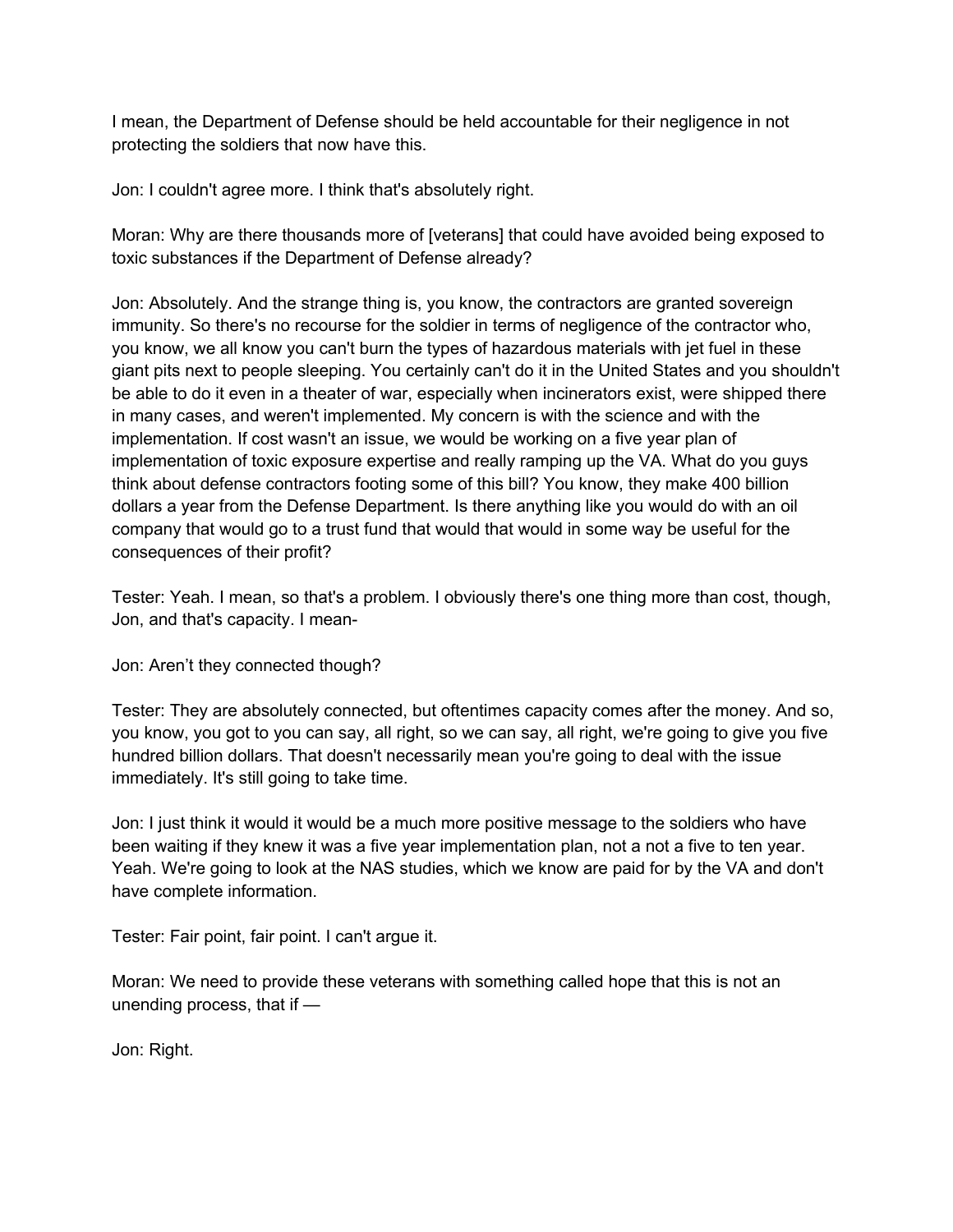Moran: I love the word hope because I think we all need that. I would say beyond that, the VA I mean, we generally have, you know, hearings and you have a panel of VA witnesses and then you have a panel of veteran witnesses. The VA is there, but they ought to they ought to put down their shield and just come set and have, you know, the cup of coffee and figure out how we move more quickly.

Tester: I can't agree more with what Jerry Moran just said. I think how we solve the problems that you've brought up here is, is getting everybody at the table. Even if this bill passes tomorrow, I still think you have to get everybody at the table and say, all right, now, how do we implement this as quickly and as efficiently as possible.

Jon: Right. The toxic exposure crisis is also a mental health crisis. And you have a lot of people who've lost that hope, Senator Moran. And you see suicide and you see families broken. And it's really difficult. But I'm going to share with you something Isiah James said. He was on our panel. He's an infantry, served in, I believe it was Iraq, maybe even Afghanistan. And he said something chilling, which was if any other country treated our fighting men and women and did this in the way that we're doing it to them, we would be at war. And I thought that was a really powerful statement of how they feel which is abandoned and I think they feel exploited and I think there's only one way to change that narrative, and that's to be proactive and not wait for the things that we know already exist. I just wanted to get your feeling on what I have found to be a relatively pervasive state that these veterans are feeling postwar.

Tester: Well, I mean, that's unfortunate. I will tell you that I've been on the V.A. committee for 15 years and my goal has always been to try to make the world right for the folks who serve this country because they've sacrificed, their families have sacrificed. And we need to make sure that if they're changed because of war, that the government has their back. The fact that that the folks think that they have been shortchanged with their military service is not a good sign. And I'll tell you, in a country that has an all volunteer military, it could have some really negative effects on our national security. So all I would tell you is that what I do I think Jerry will tell you the same thing is I work with a veteran service organizations. We try to prioritize most of the time these guys are on the same page. The reason we have this bill in front of us right now is because every veteran service organization came in the beginning of this Congress and said, do this. This is our number one priority. And so that's where we're going.

Jon: Is there any chance this Congress, you know, let's say Veterans Day, is there any chance this thing comes out and really gets down to the floor and we find ourselves in a place of real progress?

Tester: Yeah, I think there is. And I will tell you that I think we can get this bill done by the end of the year. If we don't get it done by the end of the year. It's not the end of the world because we're going to be doing the same thing after January 1st, too. But the bottom line is, I think the goal is to get this done sooner rather than later. And hopefully it'll be as soon as possible.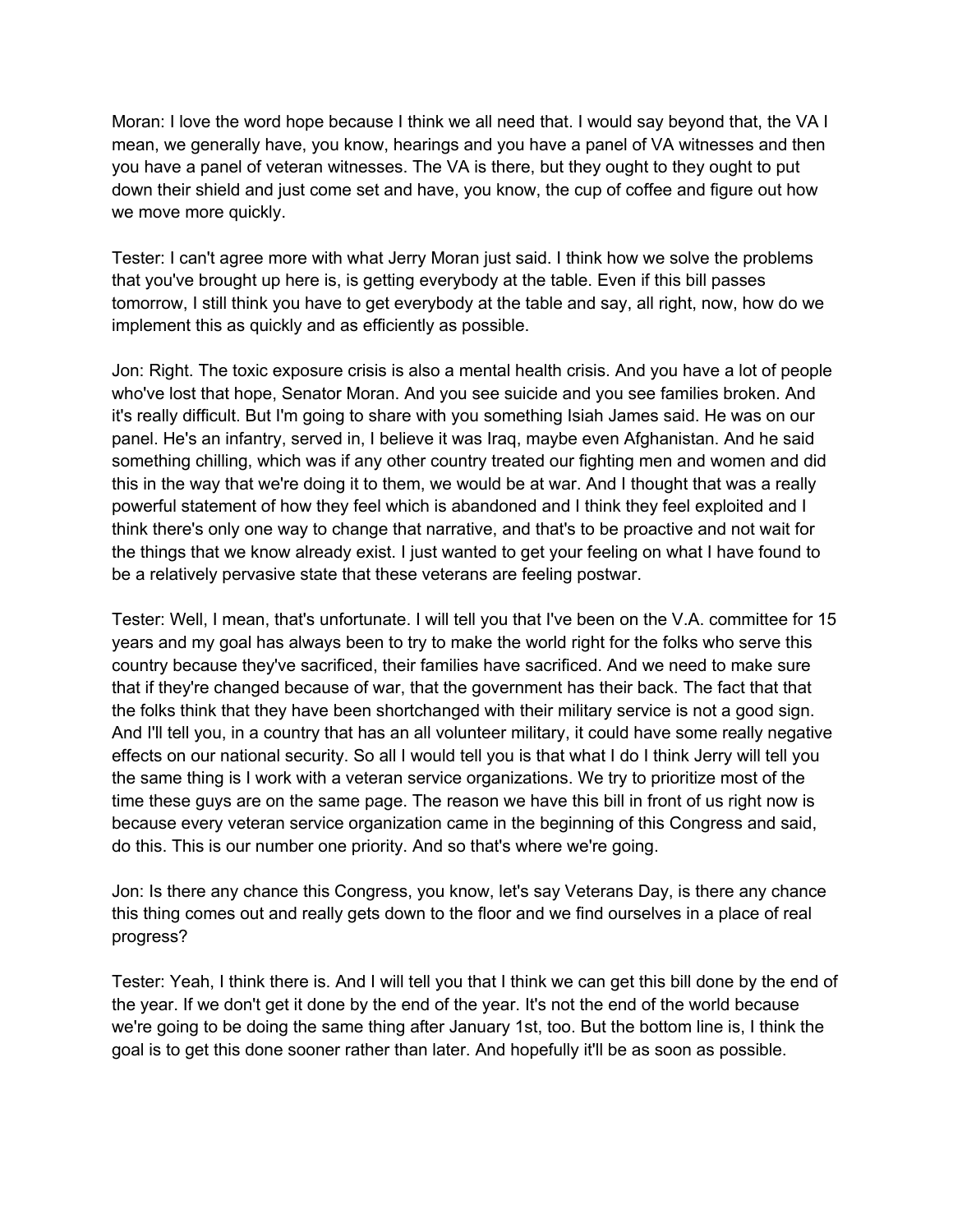Jon: And listen, anything that we can do on our end to help push it, whether it's, you know, through veterans outreach or anything else, you know, we'll do, because I do notice that sometimes it takes a little bit of the glare of the light to maybe focus the energy down there. And we're obviously happy to do it for something that we think is so urgent and so crucial. And quite frankly, I'm just tired of losing people.

Tester: Yeah, we are, too.

Jon: All right, guys, I really appreciate your time. I really appreciate you guys sitting together and crafting this bill with so much support and input from the different veterans communities. And I really look forward to a big change happening in their lives. You know, in the near future.

Tester: We have more work to do, Jon, and we're we're going to get 'er done.

Jon: All right, sir. Thank you guys very much. Senator Moran of Kansas, Senator Tester of Montana.

Tester: Thanks, Jon.

## [MUSIC]

Jon: So that brings us towards the end of the episode where after all this conversation and joking around, we actually like to highlight somebody who is truly doing good work, perhaps somebody that you have never heard of, perhaps somebody who toils in anonymity to bring change in increments. So here we go with shout out to a boring motherf\*\*\*\*\* with Robbie Slowik.

[SFX CUE]

## **Shoutout to this boring motherf\*\*\*\*\***

Robby: This week we're shouting out Michigan Senator Gary Peters, because we're so sick of all the media attention going to the politicians who are like getting into Twitter wars with Bette Midler or something, and losing! It's like, aren't you a Senator? Why are you fighting Broadway legends online? Why are you tongue kissing a rifle on Instagram then going on CNN to defend that when you should be trying to help your constituents. But they're the ones who get all the press and never Senators like Gary Peters, who was one of the most effective senators in the 116th Congress, which was just this last one. He sponsored 10 bills that were signed into law, including two that directly helped veterans. And he did it all without a sex scandal, which for a senator is really something. I mean you guys are all 80 years old, how are you still doing this, what do you have candy jars of Cialis laying around your offices? You can follow the good work Senator Peters is doing on Twitter, where his handle is @SenatorGaryPeters not super creative which tracks because he's too busy doing the work. And his feed is so boring it could be a contestant on "The Bachelorette," and not one who's cut right away, no those guys are usually interesting, one who gets sent home right before hometowns, who stick it out right to the very